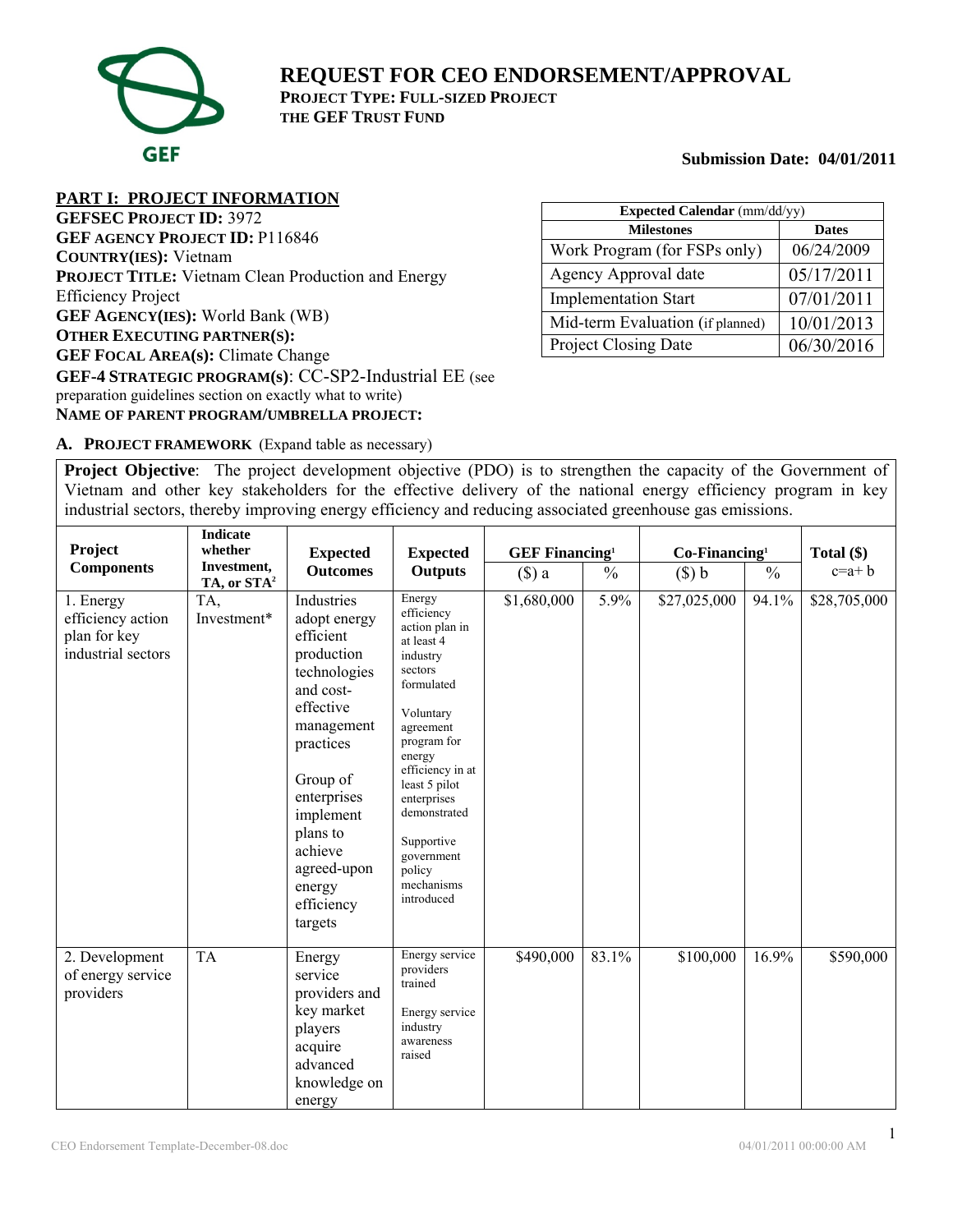| 3. Capacity<br>building for<br>program<br>management, and<br>monitoring and<br>evaluation (M&E) | <b>TA</b> | efficiency<br>services<br>industry<br>Energy<br>efficiency<br>service<br>industry<br>increase<br>market<br>acceptance<br>and<br>legitimization<br>Implementing<br>agency<br>acquire skills,<br>and increase<br>overall<br>resources and<br>effectiveness | Staff trained<br>and expertise<br>engaged in<br>program<br>management<br>Staff trained<br>and expertise<br>engaged in<br>M&E | \$164,407<br>\$40,000 | 59.4%<br>51.6% | \$112,500<br>\$37,500 | 40.6%<br>48.4% | \$276,907<br>\$77,500 |
|-------------------------------------------------------------------------------------------------|-----------|----------------------------------------------------------------------------------------------------------------------------------------------------------------------------------------------------------------------------------------------------------|------------------------------------------------------------------------------------------------------------------------------|-----------------------|----------------|-----------------------|----------------|-----------------------|
| <b>Total Project Costs</b>                                                                      |           |                                                                                                                                                                                                                                                          |                                                                                                                              | A\$2,374,407          | 8.0%           | B\$27,275,000         | 92.0%          | \$29,649,407          |

**<sup>1</sup>** List the \$ by project components. The percentage is the share of GEF and Co-financing respectively of the total amount for the component.

 $2^2$  TA = Technical Assistance; STA = Scientific  $\&$  Technical Analysis.

\* Please see explanations below in **B. Sources of confirmed co-financing for the project**.

#### **B.** SOURCES OF CONFIRMED **CO-FINANCING** FOR THE PROJECT (expand the table line items as necessary)

| Name of Co-financier<br>(source) | <b>Classification</b> | Type           | Project       | $\frac{0}{6}$ *   |
|----------------------------------|-----------------------|----------------|---------------|-------------------|
| Government Contribution          | Implementing          | In-kind /      | \$1,775,000   | $100\%$           |
|                                  | Agency                | Cash / Grant   |               |                   |
| <b>IDA Climate Change</b>        | <b>National</b>       | Soft Loan      | \$20,000,000  | $\lceil 1 \rceil$ |
| Development Policy               | Government            |                |               |                   |
| Operation (DPO)                  |                       |                |               |                   |
| <b>Industrial Companies</b>      | Private Sector        | $\text{Loan}/$ | \$5,500,000   | $\lceil 2 \rceil$ |
|                                  | Enterprises           | Equity         |               |                   |
| <b>Total Co-financing</b>        |                       |                | B\$27,275,000 | [3]               |

\* Percentage of each co-financier's contribution at CEO endorsement to total co-financing.

<sup>1</sup> Funds expected to be earmarked from financial mechanism to be operationalized in 2012 through the  $3<sup>rd</sup>$  cycle of the first climate change DPO's Pillar II: Mitigation - Adopt roadmap on energy efficiency and benchmarking for at least two key energy intensive industrial sectors. For additional explanation, please refer to **Part II (Project Justification – B. Describe the consistency of the project with national and/or regional priorities/plans – Outline of coordination with other related activities)**. 2

<sup>2</sup> Financial contributions expected from of industrial companies implementing energy efficiency action plans and voluntary agreements during the implementation period of the project. **<sup>3</sup>**

For additional explanation, please refer to **Part IV (Explain the alignment of project design with the original PIF)**.

#### **C.** F**INANCING PLAN SUMMARY FOR THE PROJECT (\$)**

|               | <b>Project Preparation</b><br>а | <b>Project</b> | <b>Total</b><br>$c = a + b$ | <b>Agency Fee</b> | <b>For comparison:</b><br><b>GEF</b> and Co-<br>financing <sup>1</sup> at $PIF$ |
|---------------|---------------------------------|----------------|-----------------------------|-------------------|---------------------------------------------------------------------------------|
| GEF financing |                                 | A\$2,374,407   | \$2,374,407                 | \$237,441         | \$2,374,407                                                                     |
| Co-financing  | \$40,000                        | B\$27,275,000  | \$27,315,000                |                   | \$101,500,000                                                                   |
| <b>Total</b>  | \$40,000                        | \$29,649,407   | \$29,689,407                | \$237,441         | \$103,874,407                                                                   |

**1** For additional explanation, please refer to **Part IV (Explain the alignment of project design with the original PIF)**.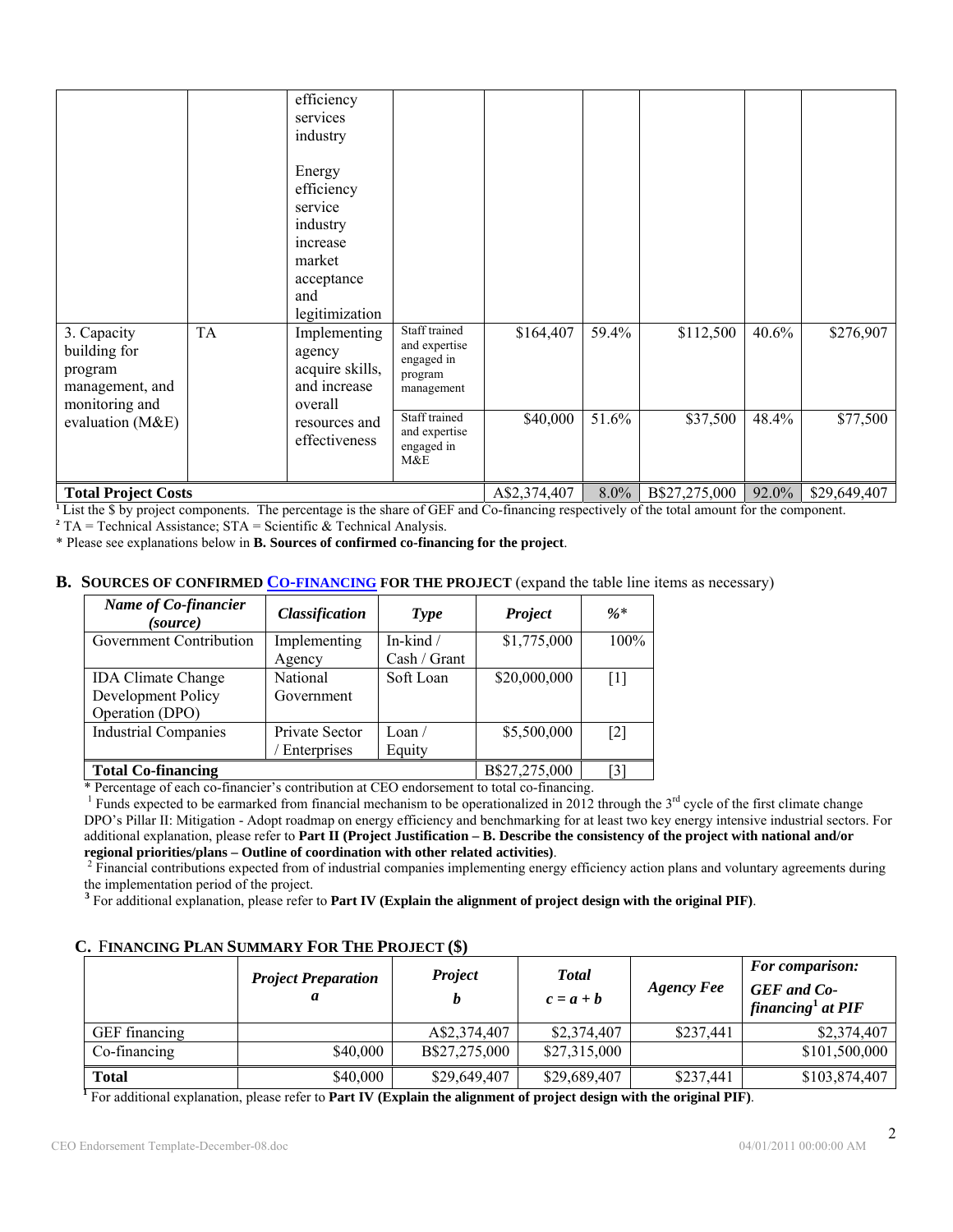#### **D. GEF RESOURCES REQUESTED BY AGENCY(IES), FOCAL AREA(S) AND COUNTRY(IES)1**

| <b>GEF</b> Agency          | <b>Focal Area</b> | <b>Country Name</b> | $(in \S)$     |                                |  |  |
|----------------------------|-------------------|---------------------|---------------|--------------------------------|--|--|
|                            |                   | <b>Global</b>       | Project $(a)$ | Agency Fee $(b)^2$ Total c=a+b |  |  |
|                            |                   |                     |               |                                |  |  |
| <b>Total GEF Resources</b> |                   |                     |               |                                |  |  |

**<sup>1</sup>**No need to provide information for this table if it is a single focal area, single country and single GEF Agency project.

<sup>2</sup>Relates to the project and any previous project preparation funding that have been provided and for which no Agency fee has been requested from Trustee.

#### **E. CONSULTANTS WORKING FOR TECHNICAL ASSISTANCE COMPONENTS**:

| <b>Component</b>           | <b>Estimated</b><br><i>person weeks</i> | <b>GEF</b><br>amount( <i>§</i> ) | Co-financing<br>(\$` | <b>Project total</b><br>(\$) |
|----------------------------|-----------------------------------------|----------------------------------|----------------------|------------------------------|
| Local consultants*         | 1.214.6                                 | \$187,083                        | \$1,625,000          | \$1,812,083                  |
| International consultants* | 674.2                                   | \$1,982,917                      | \$0                  | \$1,982,917                  |
| Total                      |                                         | \$2,170,000                      | \$1,625,000          | \$3,795,000                  |
|                            |                                         |                                  |                      |                              |

\* Details to be provided in Annex C.

#### **F. PROJECT MANAGEMENT BUDGET/COST**

|                                | <b>Total Estimated</b> | <b>GEF</b> |              |                      |
|--------------------------------|------------------------|------------|--------------|----------------------|
| <b>Cost Items</b>              | person                 | amount     | Co-financing | <b>Project total</b> |
|                                | weeks/months           | $(\$)$     | (\$)         | (\$)                 |
| Local consultants*             | 982.5                  | \$140,000  | \$102,736    | \$242,736            |
| International consultants*     |                        |            |              |                      |
| Office facilities, equipment,  |                        | \$24,407   | \$17,911     | \$42,318             |
| vehicles and communications*   |                        |            |              |                      |
| Travel, training, and capacity |                        | \$40,000   | \$29,353     | \$69,353             |
| building*                      |                        |            |              |                      |
| Others**                       |                        |            |              |                      |
|                                |                        |            |              |                      |
| <b>Total</b>                   |                        | \$204,407  | \$150,000    | \$354,407            |

\* Details to be provided in Annex C. \*\* For others, it has to clearly specify what type of expenses here in a footnote.

# **G.** DOES THE PROJECT INCLUDE A "NON-GRANT" INSTRUMENT?  $\gamma$ es  $\Box$  no  $\boxtimes$

(If non-grant instruments are used, provide in Annex E an indicative calendar of expected reflows to your agency and to the GEF Trust Fund).

### **H. DESCRIBE THE BUDGETED M&E PLAN:**

The data for the project's outcome and results indicators will come from information to be gathered by the Project Management Unit (PMU) and included in the progress reports (see also Part III: Institutional Coordination and Support, B. Project Implementation Arrangement). The cost of data collection, monitoring, and evaluation will be covered by the administrative budget of the PMU, and no additional costs will be required to support M&E. The M&E implementation will evaluate collected data from progress reports, and the M&E data will be used to measure the effectiveness of the project as well as to monitor the results of the technical assistance activities.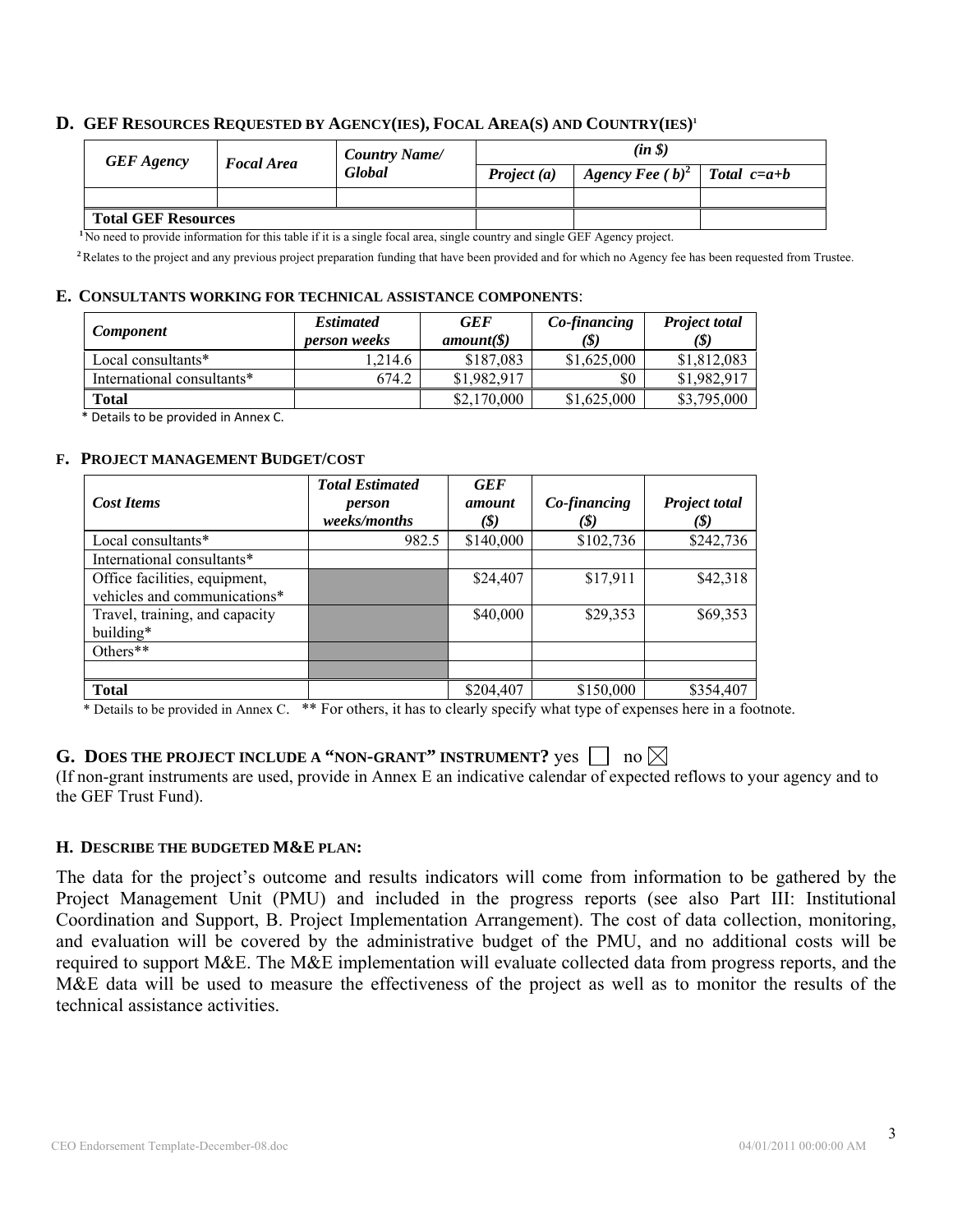# **PART II: PROJECT JUSTIFICATION:**

(In addition to the following questions, please ensure that the project design incorporates key GEF operational principles, including sustainability of global environmental benefits, institutional continuity and replicability, keeping in mind that these principles will be monitored rigorously in the annual Project Implementation Review and other Review stages.)

#### **A. STATE THE ISSUE, HOW THE PROJECT SEEKS TO ADDRESS IT, AND THE EXPECTED GLOBAL ENVIRONMENTAL BENEFITS TO BE DELIVERED:**

# **Country Context**

Vietnam's economic reforms and steady macroeconomic management over the past decade stand as a remarkable progress. The gross domestic product (GDP) growth has historically averaged about 7 percent per year from 1998-2008. With widespread improvements in the lives of Vietnamese, the rate of poverty has fallen from around 37 percent in 1998 to 14 percent in 2008, lifting some 16 million people out of poverty. Vietnam's energy sector has also changed radically with the transformation from an agricultural society relying primarily on traditional biomass fuels to a modern mixed economy. Reflecting the growth of the country's economy, the energy elasticity of GDP is very high at 1.7; commercial energy use<sup>1</sup> has grown at an even faster pace, averaging about 12 percent annually during the last ten years. The increasing popularity of modern commercial fuel and electricity for household use, the development of motorized transport, and the steady and rapid growth of industry have become key pillars in the economy, driving this increase in commercial energy use.

### **Sectoral and Institutional Context**

The energy sector in Vietnam has witnessed a rapid growth to meet the demands of a developing nation. The final energy consumption grew from 10.8 million tons of oil equivalent (toe) in 1998 to 32.5 million toe in 2008. The industrial growth has been one of the key drivers of Vietnam's increasing energy intensity. In 1998, industry accounted for 33% of the final energy use; in 2008 it accounted for 48 percent or almost half of the final energy use (see Figure 1). Industrial value added in constant prices grew by 9.5 percent per year during 1998–2008, and the share of industry in GDP rose from 35 percent in 1998 to 43 percent in 2008. Because industry is the most energy-intensive main economic sector, this increase in the industrialization of Vietnam's economy by itself contributes to the increase in Vietnam's overall energy intensity.



Figure 1: Vietnam commercial energy use, 1998 and 2008



These rapid increases in energy consumption and energy intensity of economic growth present Vietnam with triple drivers for a robust energy efficiency program: (a) energy supply security; (b) competitive economic growth; (c) and sustainable environmental development.

<sup>&</sup>lt;sup>1</sup> The term "commercial energy" refers to coal, petroleum products, natural gas, and electricity. Traditional biomass fuels are excluded, since data on their use, and especially use trends over time, are scarce and unreliable.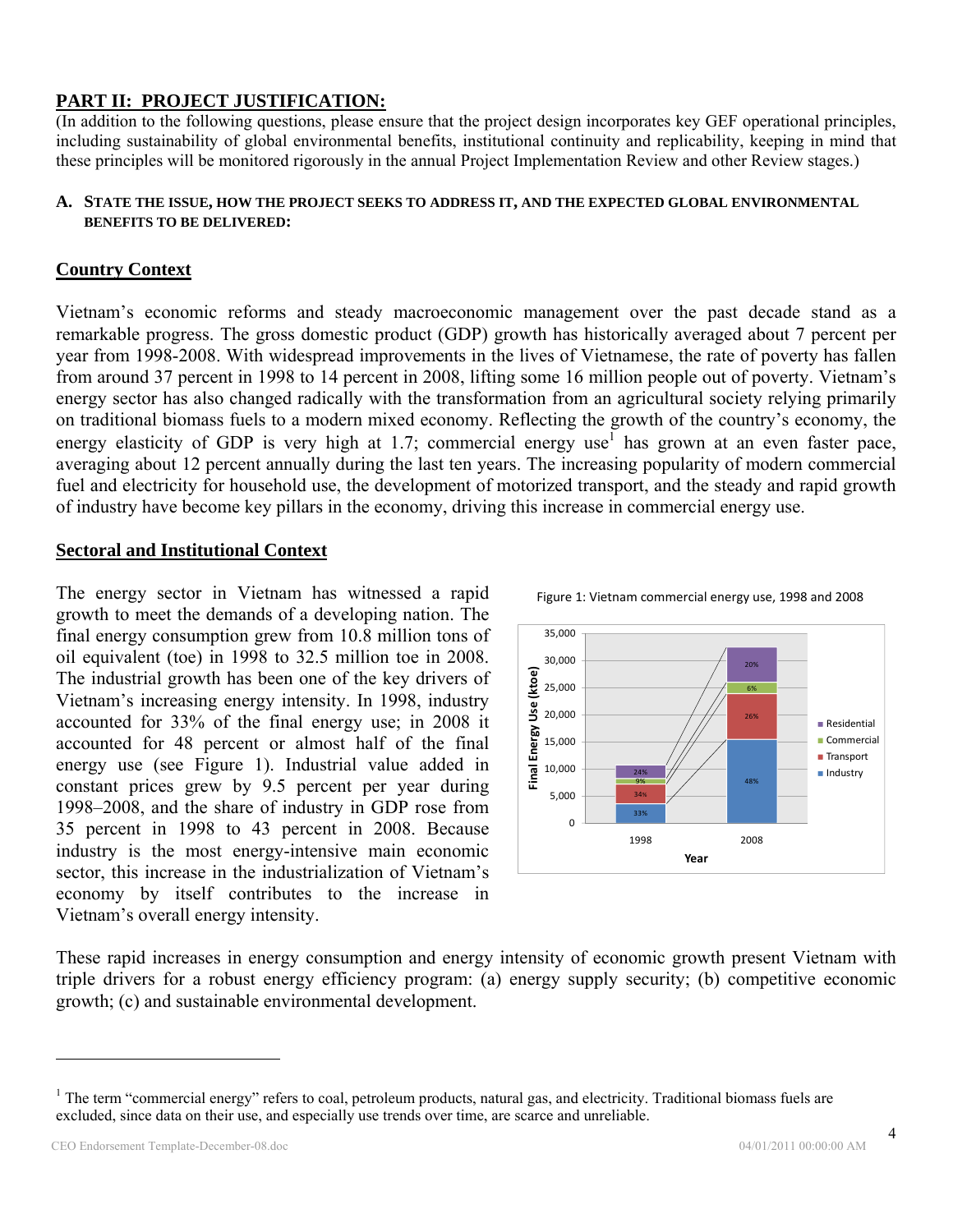- *Energy supply security.* While Vietnam is a net exporter of energy today, it is expected to become an importer within the next 5-10 years. Oil production has declined steadily in the past few years, while consumption has continued to increase. Coal, alongside hydro and natural gas, are the backbone fuels for electricity production. Due to limited supply, coal is beginning to be imported to meet domestic needs. The prospect of increased reliance on imported energy resources over the next decade raises concerns about security of supply and vulnerability to international energy price fluctuations. Energy efficiency improvements would help to mitigate these risks.
- *Competitive economic growth.* The recent cost of energy to Vietnam's consumers is estimated at about US\$14-15 billion per year at international petroleum product prices. Many energy sector stakeholders indicate that there are substantial unexploited opportunities for energy efficiency improvements, which could help to reduce the cost of energy to the economy. Increasing energy efficiency would help to improve industrial competitiveness by lowering production costs as well as ease household budgets and reduce government energy bills, thereby freeing up resources for investment in priority socioeconomic areas.
- *Sustainable environmental development.* The rising energy use also has environmental consequences, especially because of Vietnam's growing greenhouse gas (GHG) intensity that will be exacerbated by its shift to coal as a major generation fuel. As in other countries facing such issues, meeting demand by improving energy efficiency and utilizing energy that is currently wasted is perhaps the best single option for reducing any potential vulnerability to climate change.

Vietnam's government has launched a series of major efforts to provide conducive environment for expanding its energy-efficiency promotion work during the last seven years: (a) in 2003, the Government issued the Decree on Efficient Utilization of Energy and Energy Conservation; (b) in 2006, the Prime Minister approved the Vietnam National Energy Efficiency Program (VNEEP) for the period 2006–2015, which was prepared by the Ministry of Industry and Trade (MOIT); and (c) in 2010, a Law on Energy Efficiency and Conservation (Law on EE&C) was approved by the National Assembly.

The VNEEP is a national target program, and the first-ever comprehensive plan to institute measures for improving energy efficiency and conservation (EE&C) in all sectors of the economy in Vietnam. VNEEP Phase I (VNEEP-I) from 2006-2010 aimed to start up actively all components of the program, and VNEEP Phase II (VNEEP-II) from 2011-2015 aims to expand each component, based on lessons learned from Phase I. The program's energy savings targets are 3-5 percent and 5-8 percent of total national energy consumption for VNEEP-I and VNEEP-II, respectively. The initial years of the VNEEP-I implementation have focused mostly on education, capacity building, and studies. The MOIT is completing the assessment of the VNEEP-I, and results are expected to show that energy savings target was achieved. With the progress achieved during the first phase, VNEEP-II is now in a good position for further review of its objectives and targets, and development of more detailed implementation and action plans to achieve these targets. In addition to the Government's national programs, a number of parallel efforts that support the six components of the VNEEP- $I<sup>2</sup>$  have been initiated in direct cooperation with donor agencies. Support has not only included financial packages, but also technical assistance to local agencies and consultants implementing the projects in industry, commercial, residential, and public sectors.

The WB, through its International Development Association (IDA), has been supporting energy-efficiency efforts in Vietnam since 1997. Its program began with a US\$3.6 million technical assistance grant for planning

<u>.</u>

 $2^2$  The VNEEP-I had six components: (a) State Management on Energy Efficiency and Conservation; (b) Education and Information Dissemination; (c) High Energy Efficiency Equipment; (d) EE&C in Industrial Enterprises; (e) EE&C in Buildings; (f) EE&C in Transportation.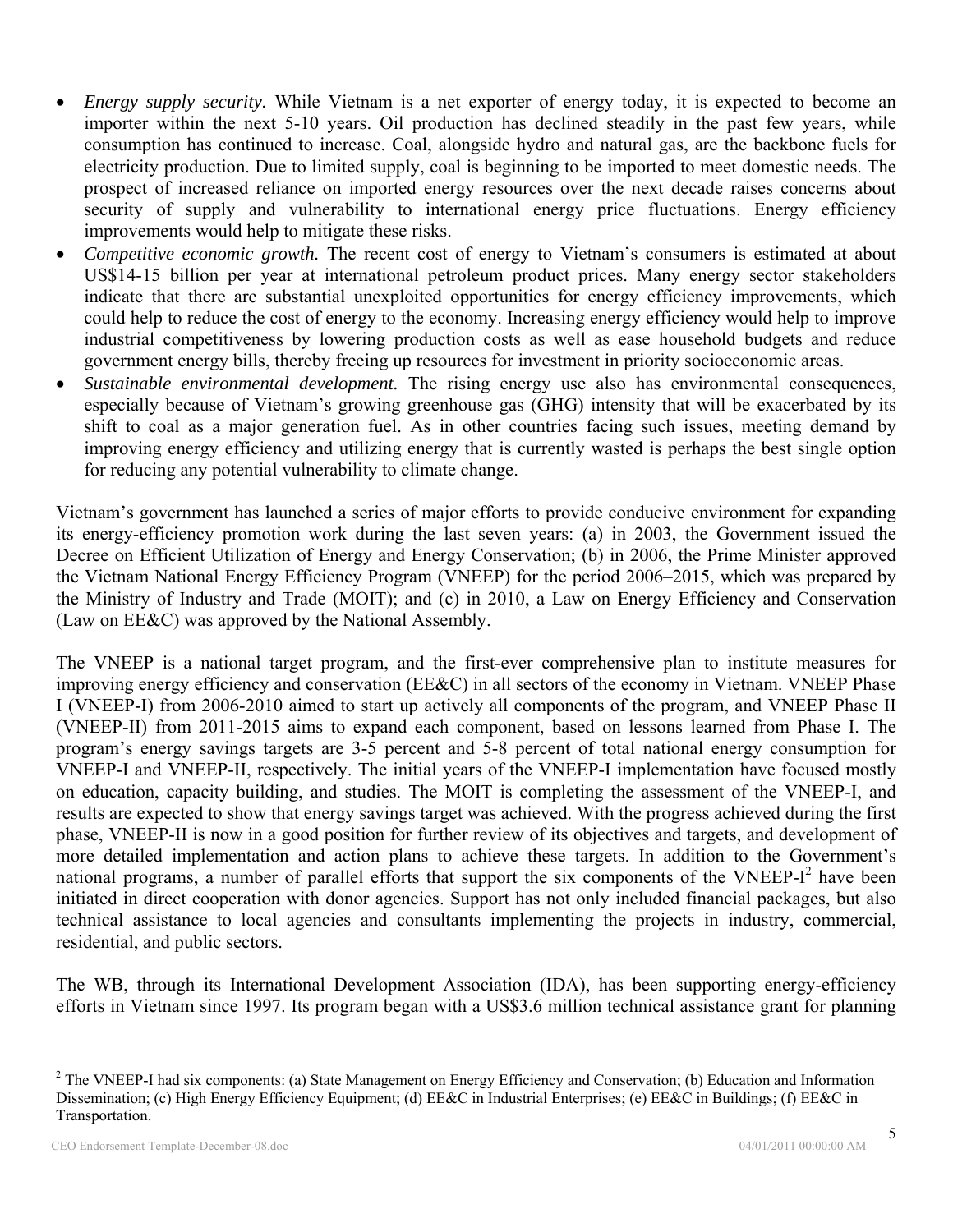and pilots, initiation of load management and research functions, and development of a commercial building code. A follow-on US\$18.2 million IDA/GEF project—the Vietnam Demand-Side Management and Energy Efficiency Project (DSM-EE Project) from 2003-2010—included support for (a) implementation of several larger DSM programs with Vietnam Electricity (EVN) and its power companies (PCs); (b) development and implementation of a pilot commercial energy-efficiency program, which included training of energy service providers and provision of audit-investment grants; and (c) development of some pilot market transformation programs with solar water heaters and air conditioners, and technical advice to policy development and capacity building of MOIT's Energy Efficiency and Conservation Office (EECO). More recently, the World Bank has provided technical assistance (TA), which is funded by the Asia Alternative and Sustainable Energy Program (ASTAE) trust funds, to review and provide advice on activities proposed under the different components of the VNEEP-II.

Despite these initiatives for energy efficiency from both the government and donor community, significant barriers remain such that many energy-saving opportunities remain unexploited:

- The government's support under the VNEEP for key industries to improve, upgrade, and optimize technologies aiming at energy saving and efficiency remains challenging. Many industrial enterprises consider energy savings not a priority due to lack of long-term national targets and action plans for improving energy efficiency. Industrial enterprises tend to carry out minimal or low cost energy efficiency measures only. Since industrial enterprises need to modernize and become competitive, industrial enterprises prefer capacity expansion and revenue generation, rather than take on the risks associated with energy efficiency projects, due to insufficient in-depth expertise and low awareness on energy saving measures.
- As a government policy mechanism, market-based programs, e.g., voluntary agreements with industries for stimulating long-term commitment to energy efficiency—although successfully implemented in many countries with mixed or fully market economies—are still new concepts in Vietnam. There are practically inadequate pilot programs to introduce, demonstrate, and disseminate the important long-term impacts of voluntary agreements<sup>3</sup> including increase in awareness of enterprises regarding energy efficiency, acceleration of energy-efficient technology adoption, and facilitation of cooperative environment within an industry as well as with the government. For enterprises joining voluntary agreements, there is an absence of well-defined participation incentives (the "carrots"), such as supporting programs and policies; or disincentives ("the stick"), such as penalty for regulation non-compliance.
- While the government encourages and aims to create favorable conditions for the growth of energy efficiency industry in Vietnam, the development of energy service companies (ESCOs) lingers in its infancy stage. Major donors—including the World Bank through its DSM-EE project and United Nations Development Programme (UNDP) under its Promoting Energy Conservation in Small and Medium Scale Enterprises (PECSME) project—have supported the capacity building of energy service providers with regard to both business and technical aspects, and gained market development to some degree. After both projects ended in 2010, expanded and continued capacity building of energy service providers is needed to build upon the success of these early initiatives, since the development of energy efficiency industry is a long-term process that may take several years to fully develop.

<sup>3</sup> At the pilot stage, voluntary agreements may refer to either (a) self-commitment or declaration of targets by industry entering into action with the government or (b) negotiated agreements wherein targets voluntarily adopted by industry are agreed between government and industry in a process of negotiations.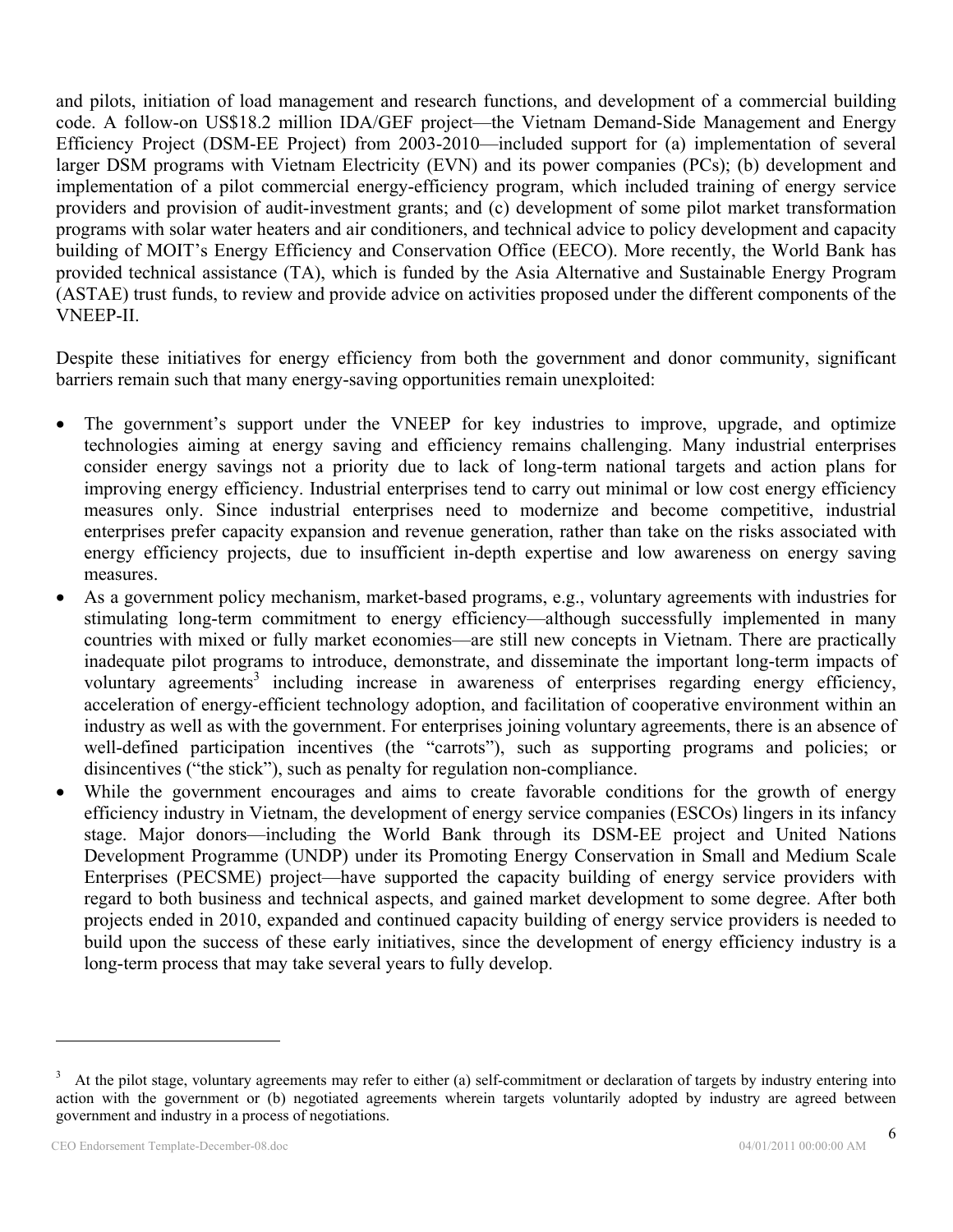The proposed GEF project is intended to provide TA to participants in the energy efficiency market (with specific emphasis on the industry sector and energy service providers) as well as MOIT's EECO, and support the government in achieving the energy efficiency targets of the national energy efficiency program through various delivery mechanisms. This is a substantial undertaking for the government in the next several years as it requires a shift from the paradigm of growth through investment in new capacity and use of additional resources to one of growth through better use of capacity and resources. This GEF project is also needed for pre-investment activities to develop action plans, capacity building, policy support mechanisms to attract and enable financing programs, since implementation of a national energy efficiency



program involves long-term engagement and approach to address the key issues and gaps that could influence the success of investment projects. Figure 2 shows the project framework for the MOIT/WB/GEF project, which supports sectoral action plan and voluntary agreement for key industry sectors that in turn receive participation incentives including national recognition. The capacity building for energy service providers strengthen their capability to offer services such as audit and assessment, M&V of savings, and benchmarking. The project framework provides pre-investment activities and enabling environment to engage industry partners such as financial institutions, and other interested groups including industry associations and non-profit groups.

### *Component 1: Energy Efficiency Action Plans for Key Industrial Sectors*

The combined industrial fuel and electricity use in Vietnam, which accounts for about 48 percent (almost half) of the total commercial energy use in 2008, is one of the top priority areas to achieve the challenging 5-8 percent energy efficiency target of the VNEEP-II; in 1998, industry accounted for only one-third of the final energy use. Industrial growth has been one key driver of Vietnam's increasing energy intensity. Industrial final



Figure 3: Vietnam Industrial Final Energy Use, 1998–2008

energy use has grown from 3.6 million toe in 1998 to 15.5 million toe in 2008—more than four times in just ten years (as shown in Figure 3). A rapid growth in industrial value added provided the impetus for this growth in energy use. Industrial value added in constant prices grew by 9.5 percent per year during 1998–2008, and the share of industry in GDP rose from 35 percent in 1998 to 43 percent in 2008. The energy intensity of industrial production itself rose very sharply, from 129 kilogram of oil equivalent (kgoe) per US\$1000 in 1998 to 278 kgoe per US\$1000 in 2008, in constant prices. This indicates that the types of new industrial production put on line this decade are substantially more energy intensive than what was in place at the end of the 1990s.

This component will support TA for development of energy efficiency action plans targeting energy-intensive and high-growth industry sectors (such as beverage/food, brick/ceramic, cement, chemical, paper, and textile), charting the course for setting long-term goals, and outlining specific strategies for achieving industrial energy

7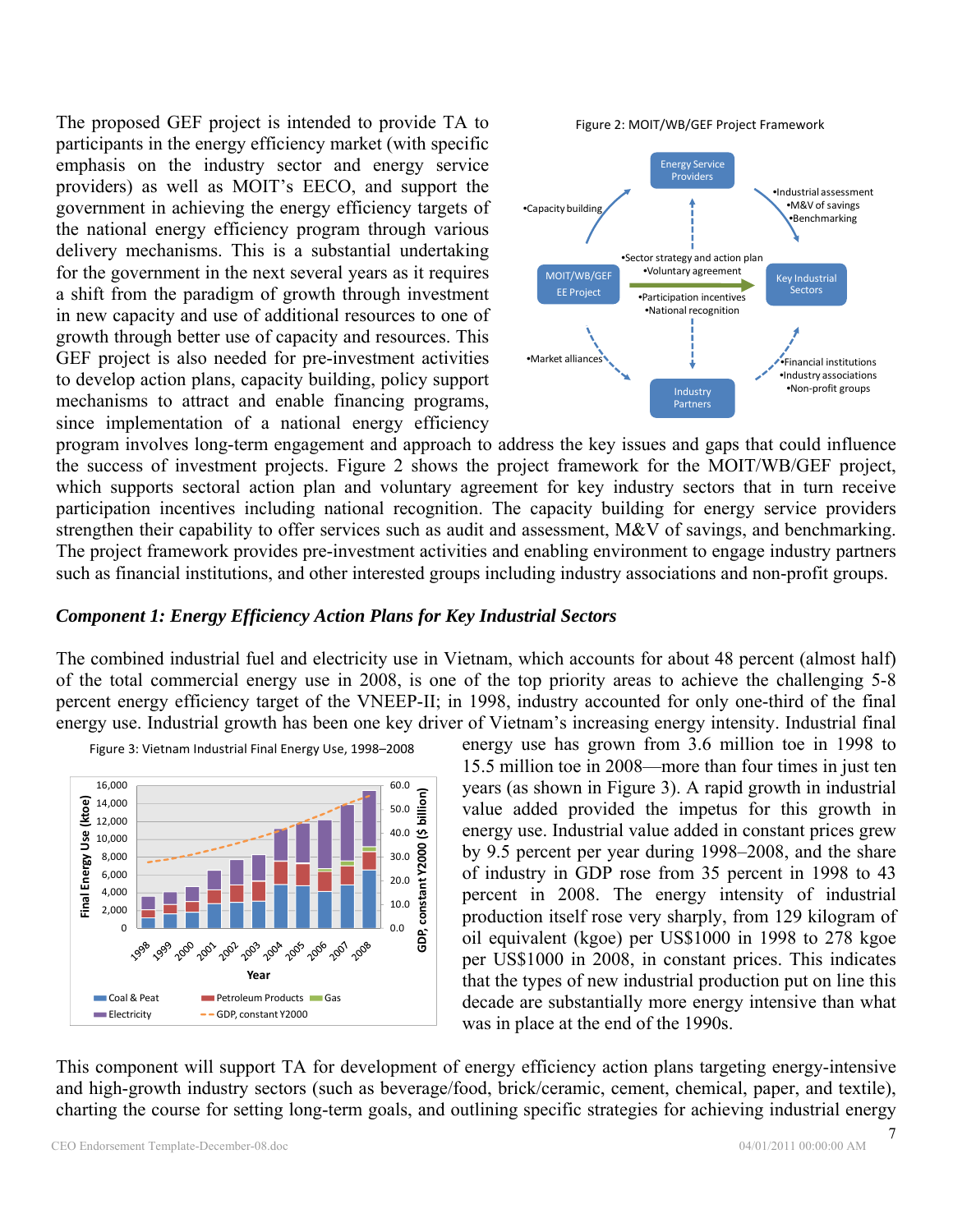efficiency. The selected key industry sectors are characterized by high energy-intensity that offers significant quantity of energy savings, high growth that is expected to continue in the future, or both<sup>4</sup>. A number of industrial enterprise surveys and assessments have already been implemented by other donors in energy intensive industrial sectors such as steel and cement. Changes in the structure of industry play a major role in determining industrial energy demand and the intensity of energy use per unit of industrial value added. Figure 4 plots the growth in production of several key energy-intensive and high-growth commodities. Each of these has been growing faster than industrial output value as a whole—indicating a movement toward more energyintensive basic commodity production. Based on recently implemented energy conservation projects over the last five years in the industrial sector, economically achievable energy saving potential is estimated to be about 12-19 percent for "light" industries and 8-12 percent for "heavy" industries. Studies on energy demand forecast breakdown indicate that the energy savings from the industrial sector can account for 50 percent of the total energy savings resulting from VNEEP-II.

The essential steps for developing energy efficiency action plans will include assessment of the sectoral energy efficiency potential, demonstration of voluntary agreement, assistance to individual enterprises, and development of supporting programs and policies. This component is basically designed using a two-stage approach that is composed of the following elements: (a) formulation of industrial sector strategy and action plan; and (b) demonstration of voluntary agreement. Initially, this component will analyze the energy savings potential of key technological fields for specific process optimization in up to four selected energy-intensive and high-growth sectors cited above as well as horizontal technologies that can be commonly used in many processes and/or systems. Specific action plan will





outline a framework of priority policies and measures with a view to achieve the targeted or identified savings potential in each selected sector. The action plan will also help to mobilize public-private partnerships, such as voluntary agreements, in reducing energy consumption intensity in Vietnam's key industries. At least five enterprises will be selected for pilot voluntary agreements. Customized expert TA will be further provided to participating industrial enterprises in reviewing the current energy efficiency potential and assessment of their facilities, finalizing energy efficiency targets and energy conservation plans, and implementing these plans in order to achieve the agreed-upon targets. The government will introduce other policy mechanisms, such as (but not limited to) government facilitation, industrial assessments, regulation, and/or national recognition to assist the enterprises in reaching their energy efficiency targets.

The energy efficiency action plan for key industrial sectors can provide a platform for (a) coordinating a myriad of energy efficiency programs, funding sources, and industrial technology innovations; (b) starting dialogues with stakeholders involved in the proposed action plans; and (b) connecting both public and private sectors initiatives—with the government providing leadership and strategic direction to ensure long-term attention to energy sustainability. The pilot voluntary agreements can become the building block for a future national

<sup>&</sup>lt;sup>4</sup> Industries are also classified as "light" or "heavy." In general, a heavy industry is characterized by capital-intensive and less laborintensive operations, and the products made by a heavy industry are less likely to be targeted toward end consumers (as opposed to light industry).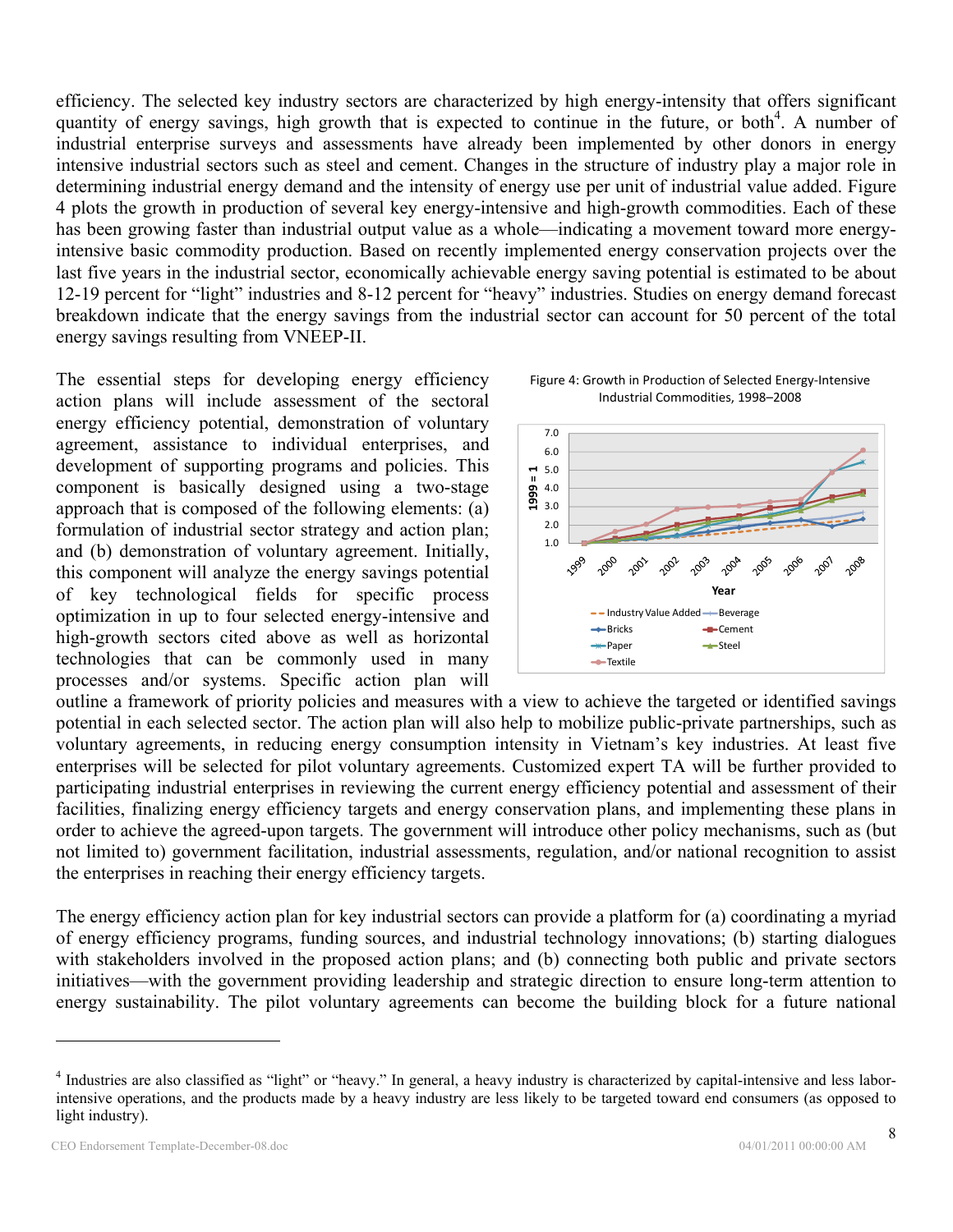program promoting commitment by key industry sectors and top designated enterprises to improve energy efficiency through public-private sector partnership. Voluntary agreements can build energy efficiency in the corporate agenda of industrial enterprises by becoming increasingly committed and informed to reduce energy usage, even with relatively simple measures that generate significant cost savings. Furthermore, voluntary agreements in industrial sector can be used as a tool for developing a long-term strategic plan, increasing industrial energy efficiency, and engaging not only industrial enterprises, but also including government, industry associations, financial institutions, and other stakeholders. By and large, voluntary agreements are expected to provide an innovative and effective means to support the national energy efficiency program through motivation of key industry sectors to improve energy efficiency and reduce GHG emissions.

# *Component 2: Development of Energy Service Providers*

The effective delivery of the VNEEP-II requires concerted efforts of all key market players such as government, enterprises, energy service providers, and financial institutions. In many countries, the development of energy service providers to become ESCOs has been a cost-effective vehicle to install energy efficient technologies, mobilize financing, and upgrade facility's performance through  $EPC<sup>5</sup>$ . The savings generated from the projects through reduction in energy costs are used to offset the cost of financing, installing, operating, and maintaining the energy efficiency measures. Once the project has been paid off, the savings would essentially be an extra disposable income for the facility. Saving energy also improves comfort conditions in the facility and reduces environmental impacts.

This component will focus on expanded capacity building of energy service providers, key market players, and many stakeholders as one mechanism to deliver increased energy savings in the energy efficiency market. Under the DSM-EE Project, the term "project agent" is used rather than ESCO to represent energy service providers that participated in the Commercial Energy Efficiency Program (CEEP)<sup>6</sup>. The rationale is that there are several misconceptions about whether ESCOs must offer a full range of project services (e.g., energy audit, project design, financing, installation, etc.) and/or provide performance guarantees. Project agents may include energy auditors, equipment suppliers, leasing companies, ESCOs, installation contractors, and engineering companies. At the end of the DSM-EE Project, the CEEP program has provided US\$1.1 million grant to 118 projects—mostly for commercial buildings—with total investment of US\$5.3 million, and supported at least 30 project agents that received training in all aspects of delivering energy efficiency services. While the project agents have implemented a number of projects, the concepts of EPC implemented by ESCOs have not yet been fully developed. The development of energy service providers is a long-term continuous process that may take several years to nurture and reach maturity stage, as experienced in other developing countries. With limited activity in commercial financing of energy efficiency projects to date, the engagement of banks and financial institutions is also essential for the long-term viability and sustainability of an energy efficiency market.

The key activities for this component will comprise TA programs to raise broad awareness on the energy efficiency industry. The specific activities to be financed will include:

<u>.</u>

<sup>&</sup>lt;sup>5</sup> EPC projects are generally classified as: (a) ESCO Financing—also called Shared Savings model; and (b) Enterprise Financing also called Guaranteed Savings model. In mature markets, Outsourcing—also called Outsourced Savings model—is another model with many variations such as Build, Operate and Transfer (BOT), Build, Own, Operate, and Transfer (BOOT), or Design, Build, Operate, and Maintain (DBOM).

<sup>&</sup>lt;sup>6</sup> The CEEP was designed to develop and test appropriate business models and mechanisms and catalyze a sustainable energy services market to support small-scale energy efficiency investments (ranging from US\$15,000 to US\$150,000).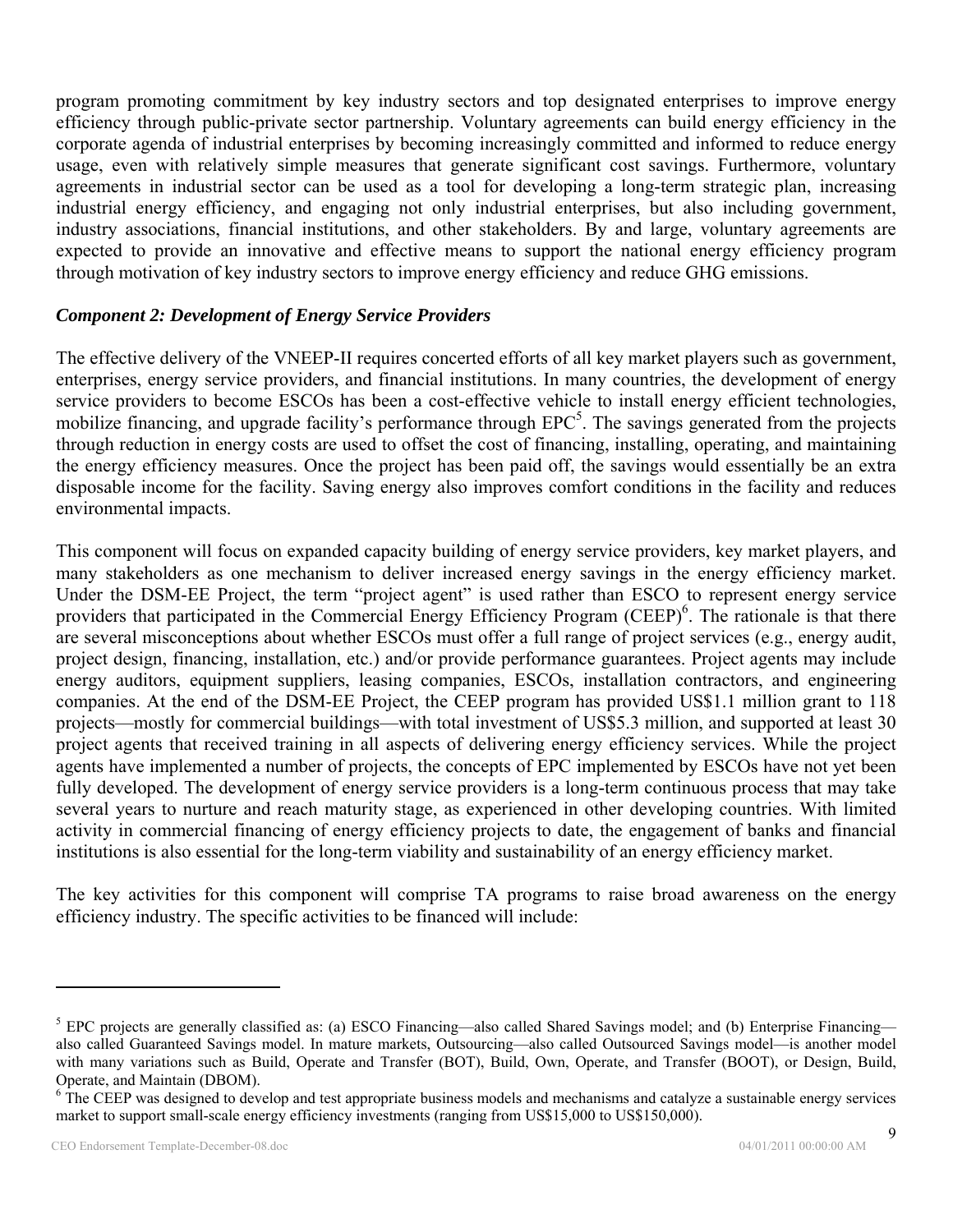- Comprehensive survey and analysis of emerging energy service providers or  $ESCOs<sup>7</sup>$  in Vietnam including their nature of operations and current state of development (based also on previous projects and studies by the World Bank and other international donors); evaluation of market size of the energy efficiency market and growth potential in terms of target sectors and type of projects or technologies;
- Evaluation of financing support structures and recommendation of funding mechanisms suitable for greater uptake of energy efficiency services in the Vietnamese marketplace; some sources of funds to be evaluated may include, but not limited to, commercial banks and lending institutions, development funds and grants, revolving funds, loan guarantees, venture capital firms and equity funds, strategic partners (e.g., utilities and engineering firms), leasing companies, and equipment vendors and manufacturers, etc.;
- Assessment of current capacity building needs of key market players; and development and delivery of advanced training programs and customized support for key market players especially for energy service providers to continue building their core technical competency in identifying and packaging viable energyefficiency opportunities;
- Development of best practice or in-depth guidelines for EPC, which includes EPC methodology and process, ESCO business models, model detailed feasibility study agreement, standard or sample energy performance contract, measurement and verification (M&V) procedures, etc. to enhance market transparency;
- Dissemination of ESCO services and projects to increase information about energy-efficiency projects, financing opportunities, and services offered by ESCOs through a variety of channels such as publication of case studies, launching of awareness campaigns, collaboration with industry associations, etc.

While financing is essential for promoting energy efficiency investment and ESCO business, industry stakeholders regarded the lack of in-depth industry expertise as a crucial barrier to overcome. An energy service provider requires a number of advanced skills—business development and marketing, engineering and technical design, energy-savings and process optimization technologies, project and contract management, financial and accounting, and M&V—to be successful in the energy service business for industries. Marketing to large endusers is also a key element to provide avenue through which energy service providers can outreach to potential clients and financiers. Additional activities under this component could include (a) advocacy of industry's potential, needs, and concerns to Government policy makers, which provide legal clarity and highly favorable operating environment for ESCOs; (b) international cooperation activities regarding country-specific approaches to ESCO development, since there is rarely single model that fits all countries.

The capacity building for energy service providers and key market players can further boost the development of the energy service industry and promote that the concept of providing package of turnkey energy services, most especially to industrial enterprises, can be financially and technically viable under Vietnamese conditions. Although the energy service business is relatively new in Vietnam, many neighboring countries have introduced the concept in recent years and achieved successful market developments to reduce energy consumption and address environmental concerns. It is important that the development of service providers be linked to supportive programs from the government to create continuous demand for energy services and provide a stable platform for development of energy efficiency service industry.

<sup>&</sup>lt;sup>7</sup> Energy service providers or companies may be grouped into three broad categories: (a) traditional ESCOs, (b) retail energy service companies owned and/or affiliated with utilities, and (c) other entities with ESCO-like operations, including consulting and engineering firms, equipment vendors, power marketers, and property service companies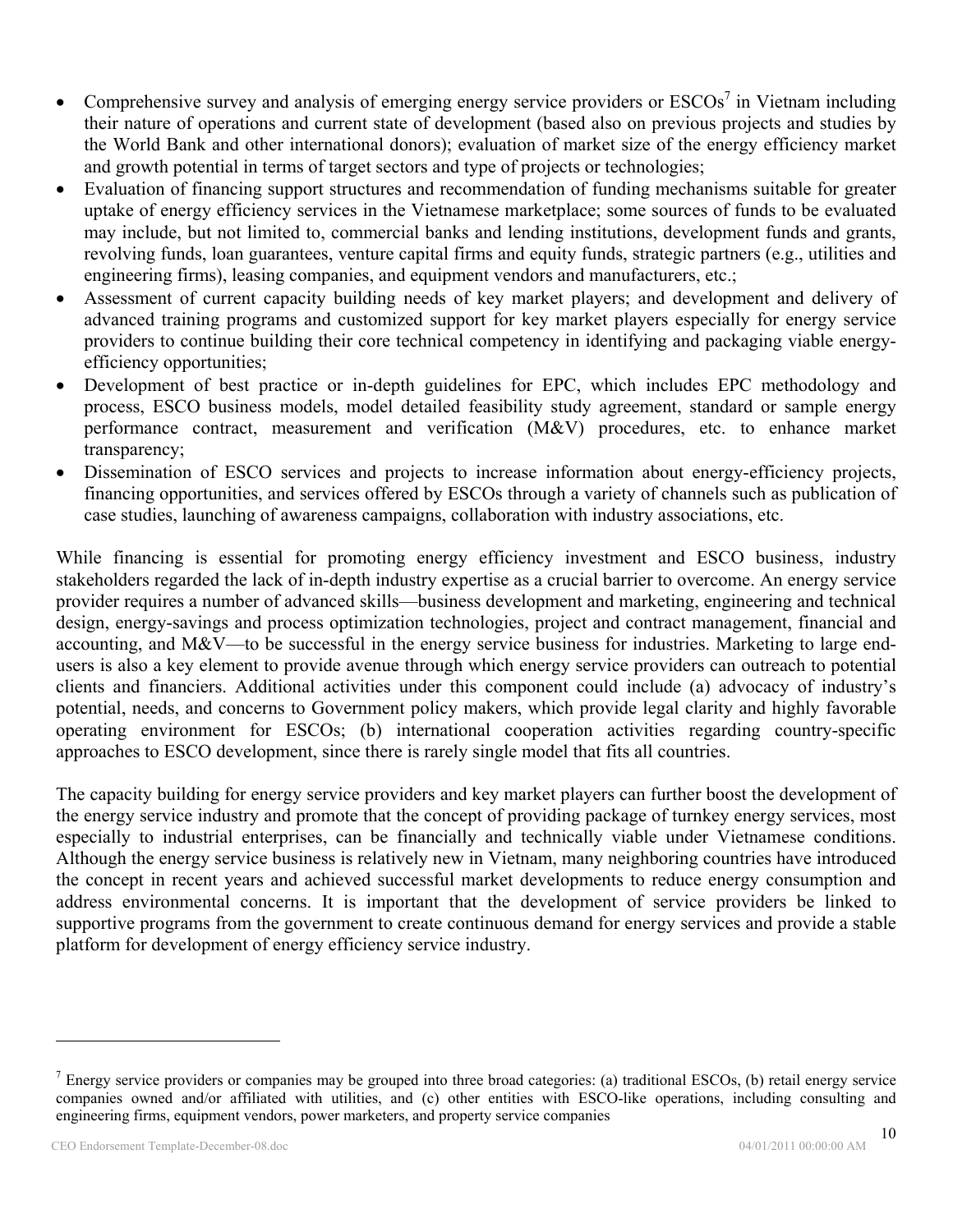# *Component 3: Capacity Building for Program Management, and Monitoring and Evaluation (M&E)*

The EECO, an administrative organization formed under the MOIT, is tasked to implement the VNEEP-II. With less than 20 staff members, the EECO is facing shortage of manpower as major obstacle relative to the magnitude of activities that must be carried out to support the national energy efficiency program. The nationwide implementation of the VNEEP-II (as well as the recent Law on EE&C) necessitates massive capacity building for program management and supervision in all levels of government administration. This component will center on the capacity building of the implementing agency's EECO to implement the proposed GEF project to support VNEEP-II<sup>8</sup>. The support to EECO will involve provision of expert assistance and training activities in carrying out various energy efficiency projects, programs, and policies (including project management of the proposed GEF project). Key staff sufficiently aware and trained will ensure that there are strong workforce and adequate governance to implement energy efficiency programs and sustainable practices.

# **B. DESCRIBE THE CONSISTENCY OF THE PROJECT WITH NATIONAL AND/OR REGIONAL PRIORITIES/PLANS:**

The Vietnam Energy Efficiency Project fully supports the objectives of the Country Partnership Strategy (CPS) for Vietnam from FY07 to FY11, which consists of four pillars: (a) improve the business environment; (b) strengthen social inclusion; (c) strengthen natural resource and environment management; and (d) improve governance. The third pillar includes (a) promotion of sustainable business practices, and use of energy saving equipment and technologies, and (b) improvement of energy system efficiency.

# **DESCRIBE THE CONSISTENCY OF THE PROJECT WITH GEF STRATEGIES AND STRATEGIC PROGRAMS:**

The project objectives are fully consistent with GEF's Focal Area Strategies and Strategic Programming for GEF-4 (2007-2010) that was approved by the GEF Council in September 2007. One of the long-term objectives and strategic programs for Climate Change in GEF-4 is to promote energy-efficient technologies and practices in industrial production and manufacturing processes. Climate change mitigation continues to be a focal area strategy for the new GEF-5 programming. GEF investments in programs under energy efficiency, renewable energy, and sustainable transport will be expanded and broadened, building on the past success and emerging experience, with more emphasis on programmatic approaches to achieve large-scale tangible results and GHG impact. The climate change mitigation strategy for GEF-5 will consist of six objectives. The first objective will focus on technologies at the stage of market demonstration or commercialization where technology push is still critical. The second through fifth objectives focus on technologies that are commercially available but face barriers and require market pull to achieve widespread adoption and diffusion. The last objective is devoted to supporting enabling activities and capacity building.

# **JUSTIFY THE TYPE OF FINANCING SUPPORT PROVIDED WITH THE GEF RESOURCES:**

The type of financial support proposed for GEF resources would be TA and market development to support preinvestment activities. This project is primarily aimed at reducing the risks that investment programs in energy efficiency are launched in an environment in which they will not prosper, for lack of an adequate institutional framework and capacity within government and key actors. Technical assistance in investment projects in Vietnam has often lagged the investment components, and the proposed project is an attempt to address this shortcoming. Is it essential to implement capacity building and other TA activities first before energy efficiency investment program is committed—although other donors' funding may be more advanced than this—since implementation of a national energy efficiency program involves country-wide, multi-sector, and long-term

1

<sup>&</sup>lt;sup>8</sup> This component also includes Project Management. The term "capacity building for program management" is used to better align with the capacity building and reorganization requirements of the VNEEP-II program management team within the MOIT's EECO.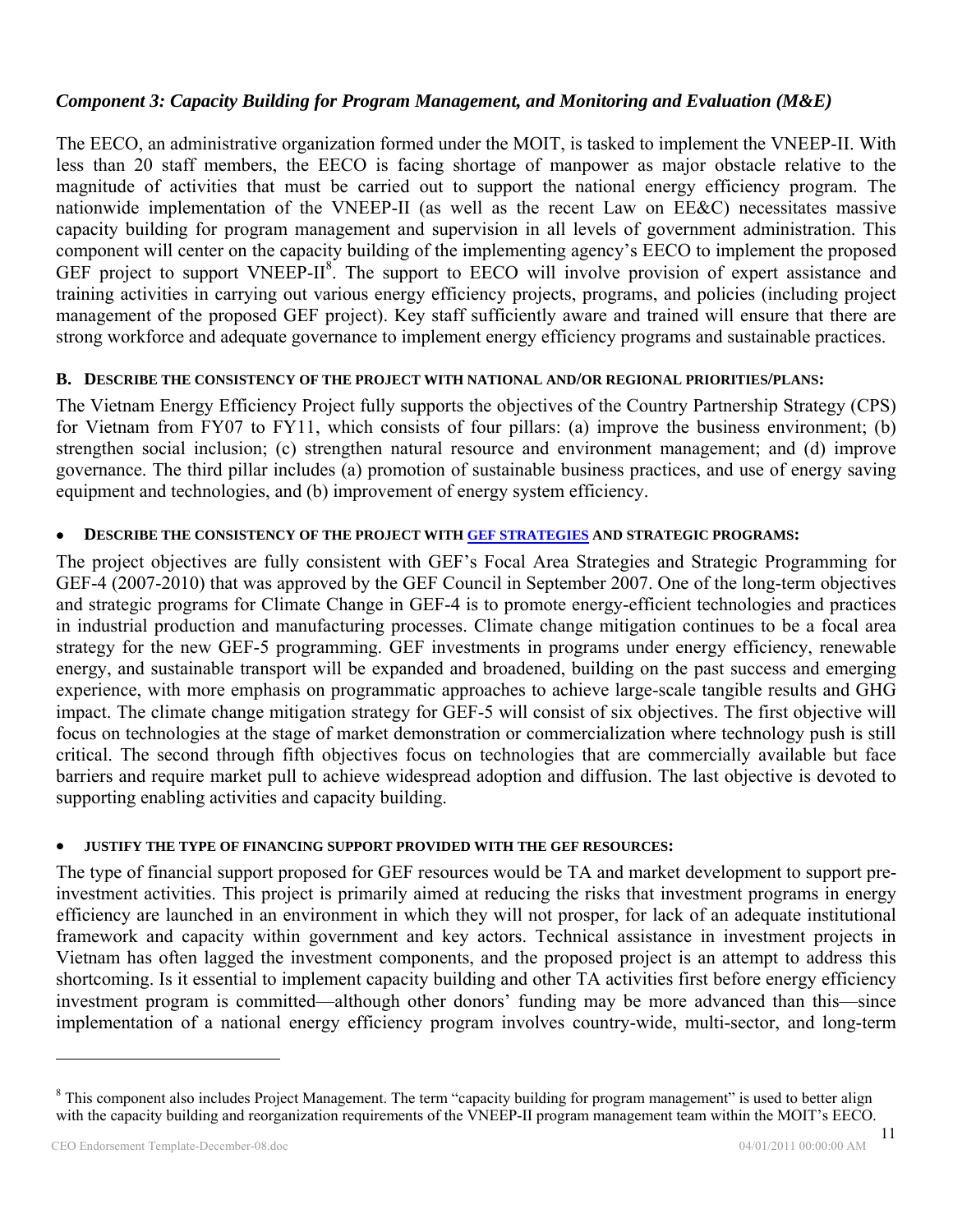engagement and approach to address the key issues that could influence the success of loan projects for energy efficiency (see also Part IV: Explain the Alignment of Project Design with the Original PIF).

# **OUTLINE THE COORDINATION WITH OTHER RELATED INITIATIVES:**

The WB's support to energy-efficiency efforts in Vietnam began in 1997 with a US\$3.6 million technical assistance grant provided by the Swedish International Development Agency (SIDA) administered by IDA, for: (a) Demand-Side Management (DSM) planning and pilots with EVN; (b) initiation of load management and research functions, also with EVN; (c) development of initial equipment standards with Ministry of Science and Technology (MOST); and (d) development of a commercial building code with the Ministry of Construction (MOC). Based on the results of this initial technical assistance work, IDA approved a follow-on Phase 2 project, the Vietnam DSM-EE Project (2003–2010). Results of the DSM-EE Project have been substantial, including the following:

- Successful transformation of the CFL market in Vietnam from less than 1 million lamps a year in 2004 to more than 10 million by 2007;
- Peak demand reduction of 30.1 MW and energy reduction of 243 GWh from CFL program—with total impacts, including market transformation estimated at 310.1 MW and 2506 GWh;
- Approval and implementation of 118 commercial energy-efficiency projects (aggregate investment of US\$5.3 million) with expected energy savings of 353 GWh for the project period and training of more than 100 service providers (referred to as project agents<sup>9</sup>).

More recently in 2010, the WB published a study entitled, "Vietnam: Expanding Opportunities for Improving Energy Efficiency," which seeks to (a) provide a general overview of energy demand trends in Vietnam and needs to promote energy efficiency further, (b) summarize the main current Government and international donor efforts in the area of energy efficiency in Vietnam, and (c) provide the Government with suggestions and recommendations on how to expand energy-efficiency results in the future. Based on the findings of the study, and discussions with MOIT, other donors, and stakeholders, the WB team proposed that the new, Clean Production and Energy Efficiency Project. The proposed GEF project builds on the lessons learned from past and on-going projects on energy efficiency in Vietnam, and incorporates best practices on successful program and policy models from around the world to strengthen the implementation of the VNEEP-II. As previously shown in Figure 2, the project framework is designed so that the components of the proposed project can be utilized to formulate energy efficiency action for key industry sectors individually, or with the option of coordination with other complementary activities from industrial partners and parallel programs from other donors.

In addition to the Government's VNEEP, a number of parallel or supportive efforts have been initiated in direct cooperation with donor agencies. Some of these programs predated VNEEP, while others were developed alongside the national program. Support has not only included financial packages, but also technical assistance to local agencies and consultants implementing the projects. Some of the larger-scale programs that have been completed or that are currently under implementation in Vietnam are summarized in Table 1.

<sup>&</sup>lt;sup>9</sup> Under the WB DSM-EE Project, the term "project agent" is used rather than Energy Service Company (ESCO) to represent energy service providers that participated in the CEEP. The rationale is that there are several misconceptions about whether ESCOs must offer a full range of project services (e.g., energy audit, project design, financing, installation, etc.) and/or provide performance guarantees. Project agents may include energy auditors, equipment suppliers, leasing companies, ESCOs, installation contractors, and engineering companies.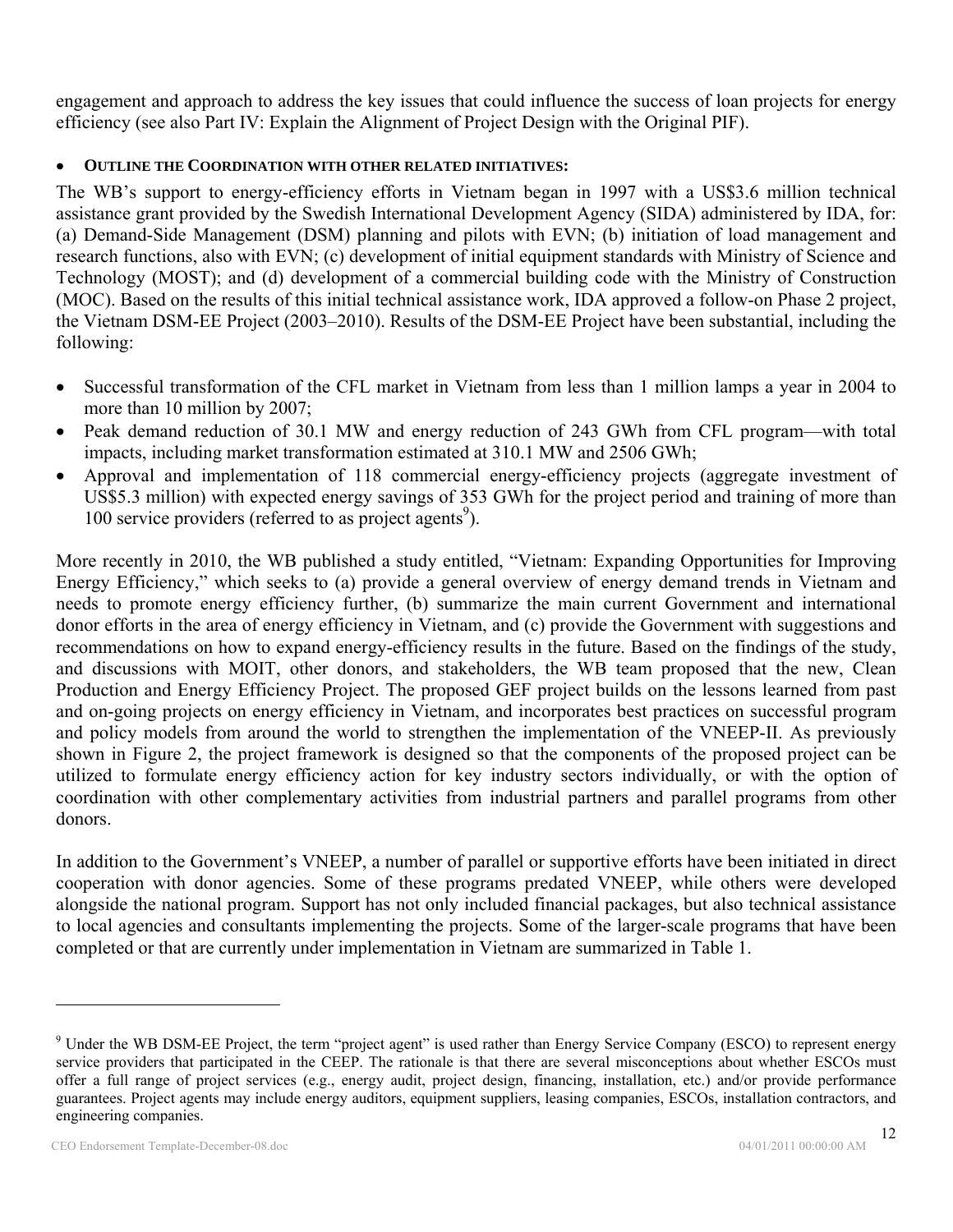## Table 1: Major completed and ongoing energy‐efficiency and conservation programs in Vietnam

| <b>Donor</b>                                                                                                                                        | <b>Policy</b>                                                         | <b>Industry</b>                                                                                                                                                                                                                                                                                         | <b>Commercial</b><br>buildings                                              | <b>Residential</b>                                                     | <b>Public</b>                                                   | <b>Power sector</b>                                                                                                           |
|-----------------------------------------------------------------------------------------------------------------------------------------------------|-----------------------------------------------------------------------|---------------------------------------------------------------------------------------------------------------------------------------------------------------------------------------------------------------------------------------------------------------------------------------------------------|-----------------------------------------------------------------------------|------------------------------------------------------------------------|-----------------------------------------------------------------|-------------------------------------------------------------------------------------------------------------------------------|
| Asian<br>Development<br><b>Bank (ADB)</b>                                                                                                           | • Law on EE&C<br>• Energy Savings<br>Fund (ESF)                       | • Industrial survey and<br>audits<br>• Training of energy<br>managers, energy<br>conservation centers,<br>and ESCOs<br>• EE financing                                                                                                                                                                   |                                                                             | • Carbon<br>financing for<br>CFLs and<br>solar water<br>heaters        | • Carbon<br>financing for<br>lighting in<br>public<br>buildings | • EVN power<br>plant<br>rehabilitation<br>(proposed)                                                                          |
| Agence<br>Française de<br>Développement<br>(AfD)                                                                                                    |                                                                       | • Technical assistance<br>on EE                                                                                                                                                                                                                                                                         |                                                                             | $\bullet$ EE housing<br>credit line<br>(proposed)                      | • Urban EE<br>strategies<br>(proposed)                          | $\bullet$ Load<br>management<br>$\bullet$ DSM                                                                                 |
| Danish<br><b>International</b><br>Development<br><b>Agency</b><br>(DANIDA)                                                                          |                                                                       | • Energy audits<br>• Training of energy<br>managers, auditors<br>• Economic incentives<br>for investment                                                                                                                                                                                                |                                                                             |                                                                        |                                                                 |                                                                                                                               |
| Japan<br><b>International</b><br>Cooperation<br><b>Agency (JICA)</b>                                                                                | • Law on EE&C<br>• EE Master Plan /<br>VNEEP roadmap<br>• EE database | • Concessional loans for<br>high EE equipment<br>• Energy audits<br>• Training of energy<br>managers, auditors                                                                                                                                                                                          |                                                                             |                                                                        |                                                                 |                                                                                                                               |
| <b>Swiss</b><br>Development<br>Cooperation<br>(SDC)                                                                                                 |                                                                       | • Creation of Vietnam<br><b>Clean Production</b><br>Center<br>• Energy and clean<br>production audits<br>• Study of brick-making<br>• Green credit line for<br>clean production                                                                                                                         |                                                                             |                                                                        |                                                                 |                                                                                                                               |
| <b>United Nations</b><br>Development<br>Programme<br>(UNDP)<br><b>United Nations</b><br><b>Industrial</b><br>Development<br>Organization<br>(UNIDO) | • Law on EE&C                                                         | <b>UNDP</b><br>• Energy audits in SMEs<br>• Loan guarantee<br>program for SMEs<br>• Training of energy<br>auditors, ESCOs<br>• Information<br>dissemination,<br>demonstrations for EE<br>in SMEs<br><b>UNIDO</b><br>• Clean production<br>audits in industry<br>• Energy management<br>system standards | • Building code<br>development<br>(proposed)                                | • Regional<br>appliance and<br>labeling<br>• Incandescent<br>phase-out | • Public street<br>lighting<br>$\bullet$ Lighting in<br>schools |                                                                                                                               |
| <b>The World</b><br><b>Bank</b><br><b>International</b><br><b>Development</b><br><b>Association</b><br>(IDA)                                        | $\bullet$ Law on EE&C                                                 | • Audit and investment<br>grants for electric<br>equipment<br>• Training of auditors,<br><b>ESCOs</b>                                                                                                                                                                                                   | • Audit/invest<br>ment grants<br>• Training of<br>auditors,<br><b>ESCOs</b> | • Bulk CFL<br>purchase<br>• Promotion of<br><b>EE FTLs</b>             |                                                                 | • Transmission<br>&<br>distribution<br>$(T&D)$ loss<br>reduction<br>$\bullet$ Load<br>management<br>$\bullet$ DSM<br>programs |
| <b>International</b><br><b>Finance</b><br>Corporation<br>(IFC)                                                                                      |                                                                       | • Clean production<br>financing and<br>business support<br>• EE financing credit<br>line/enhancement                                                                                                                                                                                                    |                                                                             |                                                                        |                                                                 |                                                                                                                               |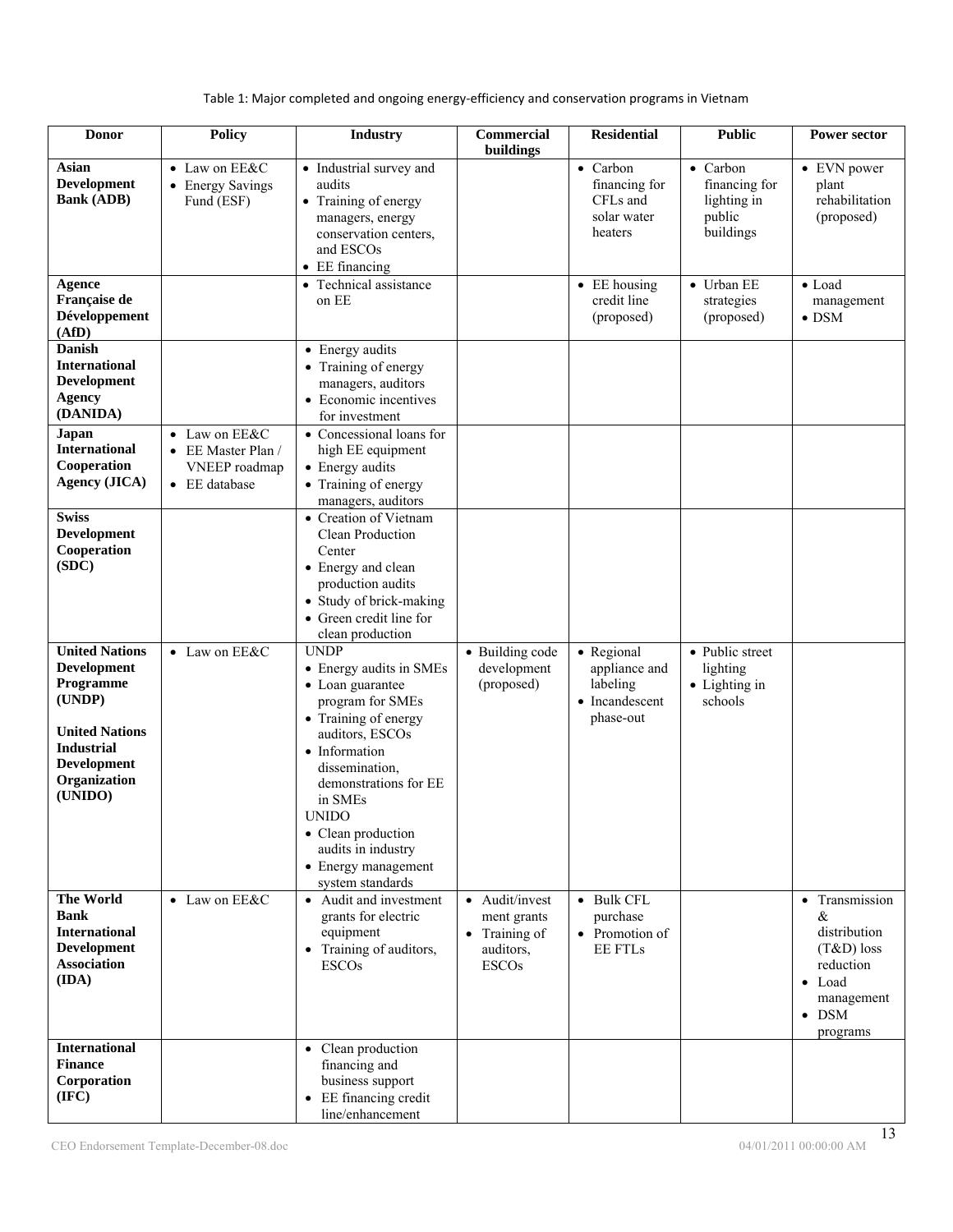#### Figure 5: Outline of coordination with other major activities



Figure 5 illustrates further the coordination of the proposed GEF project with other donor-related activities and the climate change DPO. The energy efficiency action plan, which is a prerequisite for voluntary programs, will contain the following basic elements: (a) energy efficiency road map; (b) industrial assessments or special investigations; (c) sector benchmarking; (d) process optimization, modification, and/or integration. The energy efficiency action plan for key industries and voluntary agreements are very timely to support the VNEEP-II's targets during the next five years, and complement other donor activities for industrial energy efficiency, conservation, and management, which are already taking place, or are introduced at the same time. Figure 5 shows a simplified outline of the project's high linkage with other donor activities to support the energy efficiency targets of VNEEP-II. Energy auditing, energy management system, and energy efficiency financing programs of other donors are essential elements that fit into an energy efficiency action plan. Energy auditing evaluates the energy end-use of an industrial plant, identifies opportunities to reduce consumption, performs economic analysis of energy efficiency measures, and proposes energy-saving solutions. Obsolete and wasteful technologies are often identified for retrofit to more optimal design. The Law on EE&C states that designated energy using units, which refer to entities that annually use high volume of energy as defined by the Government, must implement energy audit regime either through in-house or hiring of energy auditing firms. Energy Management System (EMS)—based on the Plan-Do-Check-Act (PDCA)<sup>10</sup>—is a management system approach which enterprises can adopt to assess their energy consumption, identify opportunities to use energy more efficiently, establish energy efficiency goals, and monitor and measure progress toward these goals on a continual basis. Planning the design and implementation of an EMS is the key factor for success. UNIDO is in the forefront of EMS programs in Vietnam with its project, "Promoting Industrial Energy Efficiency through System Optimization and Energy Management Standards in Vietnam." All profitable energy saving projects identified through energy auditing or EMS generally have to be carried out through energy efficiency financing, where other donors are already currently offering its own programs.

As also shown in Figure 5, the proposed GEF project is highly linked to the climate change DPO, which is designed to support the implementation of the government's multi-sector platform and institutional

<u>.</u>

<sup>&</sup>lt;sup>10</sup> Plan-Do-Check-Act (PDCA), also known as Deming Cycle, is an iterative four-step problem-solving process typically used in continual process improvement for businesses. It is also widely used in quality, environmental, energy management, and other standards developed by the International Organization for Standardization (ISO).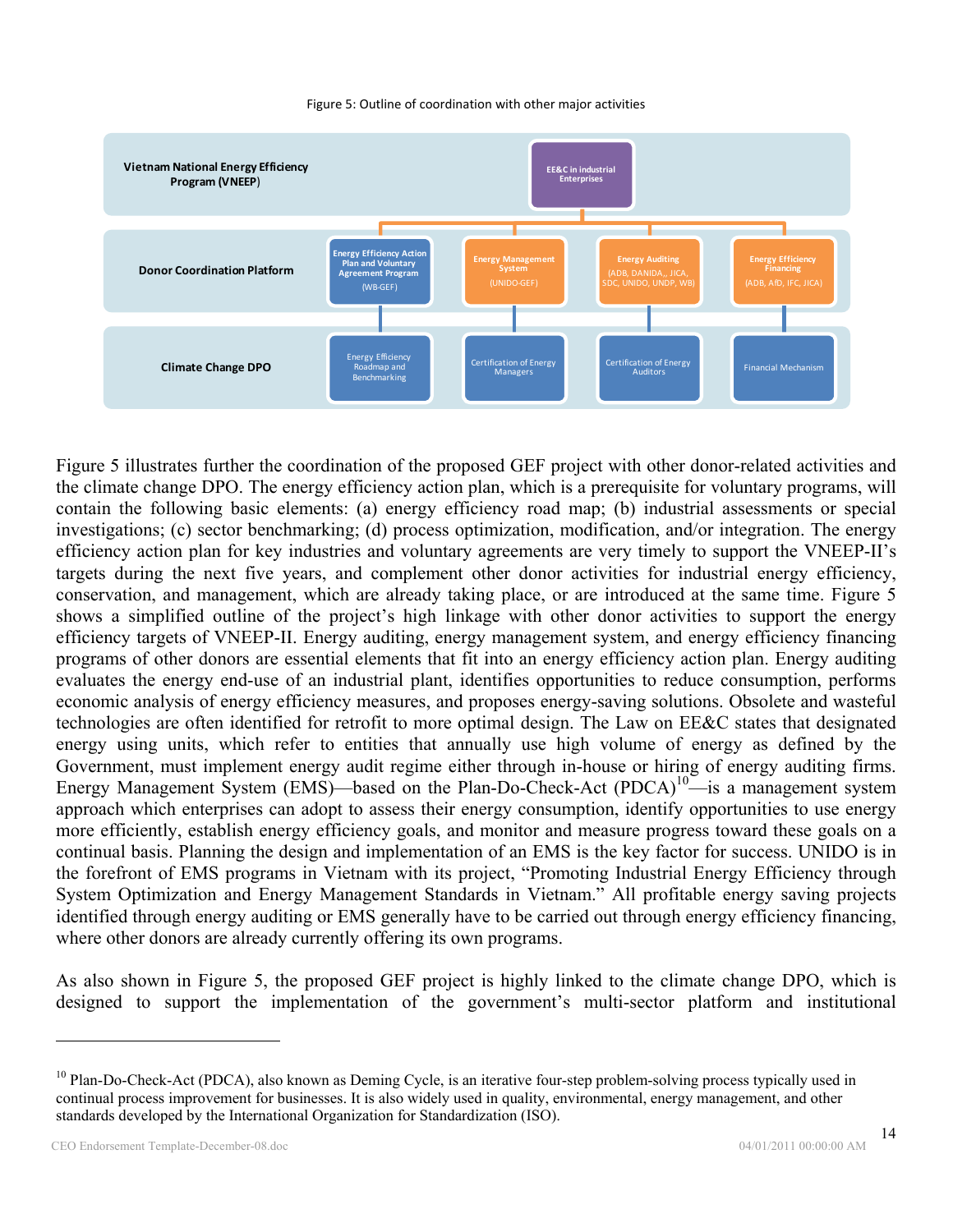development agenda. The proposed DPO is designed as a programmatic series of three cycles, allowing adjustments to account for the needs of the government and the evolving understanding of climate change. For the first of a series of three operations, an IDA credit of US\$70 million is under preparation for Bank approval during fiscal year (FY) 2011. The overall annual value of the programmatic multi-sector and multi-donor support program is expected to be about US\$220 million and includes contributions from the JICA, AfD, and the Canadian International Development Agency (CIDA). Table 2 shows the policy matrix for Vietnam climate change DOP series.

| <b>Vietnam Climate Change Development Policy Operation</b>                                                           |                                                                                                       |                                                                                                                                             |                                                                                                                                          |                                                                                                                                          |                                                                                                                                                                                                                                                       |  |
|----------------------------------------------------------------------------------------------------------------------|-------------------------------------------------------------------------------------------------------|---------------------------------------------------------------------------------------------------------------------------------------------|------------------------------------------------------------------------------------------------------------------------------------------|------------------------------------------------------------------------------------------------------------------------------------------|-------------------------------------------------------------------------------------------------------------------------------------------------------------------------------------------------------------------------------------------------------|--|
|                                                                                                                      |                                                                                                       | 2010                                                                                                                                        | 2011                                                                                                                                     | 2012                                                                                                                                     |                                                                                                                                                                                                                                                       |  |
|                                                                                                                      | Goals                                                                                                 | $1st$ Cycle                                                                                                                                 | $2nd$ Cycle                                                                                                                              | $3rd$ Cycle                                                                                                                              | Results                                                                                                                                                                                                                                               |  |
| <b>Pillar I: Adaptation</b>                                                                                          | Improving the<br>resilience of water<br>resources                                                     | Developed National<br>Target Program for<br>water resources<br>management based on<br>the Water Sector<br>review                            | <b>Submit National</b><br>Program on water<br>resources<br>management                                                                    | Submit<br>implementation plan<br>for the National<br>Program on water<br>resources<br>management                                         | Strengthened legal<br>and organizational<br>arrangements for a<br>programmatic,<br>integrated and<br>adaptive approach to<br>address water<br>resources<br>management,<br>irrigation water<br>supply and use<br>efficiency, and<br>salinity intrusion |  |
| <b>Pillar II: Mitigation</b>                                                                                         | Exploiting energy<br>efficiency potentials                                                            | Submitted the<br>Decrees to implement<br>and to enforce the<br>Law on EE&C                                                                  | Adopt guidelines for<br>the qualification and<br>certification of energy<br>auditors, and for the<br>certification of energy<br>managers | Adopt roadmap on<br>energy efficiency and<br>benchmarking for at<br>least 2 key energy-<br>intensive industrial<br>sectors               | Strengthened the<br>regulatory framework<br>for the<br>implementation of the<br>Law on EE&C                                                                                                                                                           |  |
| Pillar III: Cross-<br><b>Cutting Climate</b><br><b>Change Policy and</b><br><b>Institutional</b><br><b>Framework</b> | Strengthening the<br>capacity to formulate,<br>prioritize and<br>implement climate<br>change policies | <b>Updated</b> provincial<br>level climate change<br>scenarios                                                                              | Establish institutional<br>framework for<br>implementation of<br>low carbon<br>development study                                         | Complete and<br>endorse a low carbon<br>reference scenario for<br>Vietnam (2010-30)<br>and identify potential<br>climate vulnerabilities | Scientific, analytical<br>and technical basis<br>that guides the<br>development of<br>priority climate<br>change actions and<br>targets has improved                                                                                                  |  |
|                                                                                                                      |                                                                                                       | Developed provincial<br>disaster risk<br>management plans                                                                                   | Adopt and pilot<br>implementation of<br>M&E system for<br>national and<br>provincial disaster<br>risk management<br>plans                | Formulate design<br>standards for<br>mainstreaming DRR<br>into priority<br>infrastructure<br>investments                                 | Measures to address<br>climate risk are<br>reflected in planning<br>and supported by<br>improved<br>coordination and<br>monitoring.                                                                                                                   |  |
|                                                                                                                      | Strengthening the<br>financing framework<br>to support climate<br>change action                       | Approved guiding<br>principles related to<br>the Financial<br>Mechanism for using<br>ODA for climate<br>financing through<br>budget support | <b>Establish Climate</b><br>Change Finance<br><b>Access Task Force</b>                                                                   | Operationalize the<br><b>Financial Mechanism</b>                                                                                         | Climate finance is<br>planned according to<br>priorities and multi-<br>sectoral allocation<br>process                                                                                                                                                 |  |

| Table 2: Policy matrix for Vietnam climate change DPO series |  |  |  |
|--------------------------------------------------------------|--|--|--|
|                                                              |  |  |  |

*Source: Concept Note, IDA First Climate Change Development Policy Operation* 

As highlighted in Table 2 under the second pillar, a proposed trigger for the  $2<sup>nd</sup>$  cycle is to adopt guidelines for the qualification and certification of energy managers and energy auditors; adopting roadmaps on energy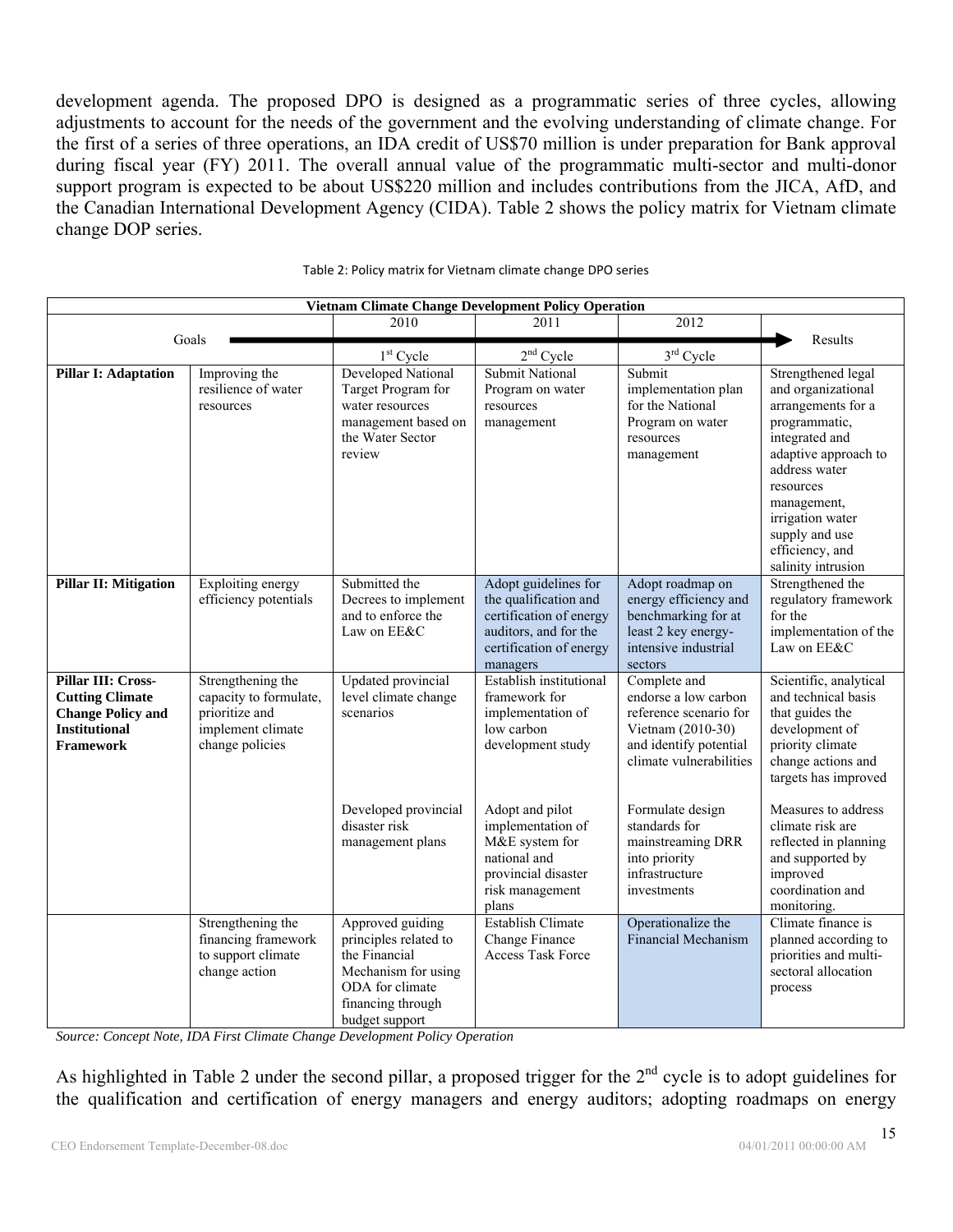efficiency and benchmarking for at least two key energy-intensive industrial sectors is a trigger for the 3rd cycle. Moreover, as a policy action for the 2<sup>nd</sup> cycle, MOIT intends to adopt guidelines and procedures for designated enterprises to prepare and submit annual and five-year energy efficiency plans; for the 3<sup>rd</sup> cycle MOIT intends to adopt guidelines establishing objective, scope and procedures for the M&E framework for VNEEP-II. The third pillar will address cross-cutting policy and institutional evolutions to strengthen government's capacity to formulate, plan, finance, and monitor climate change actions in Vietnam. Vietnam's capacity to implement climate policy measures depends on a sound financing framework. The government of Vietnam has decided that a financial mechanism is needed to direct the actual flow of resources provided through the Support Program to Respond to Climate Change (SP-RCC). Prior action for this cycle, the Prime Minister—through Decision 8981/VPCP-QHQT, December 10, 2010—has recently approved the guiding principles related to financial mechanism of using the Official Development Assistance (ODA) for climate priorities through budget support. These guiding principles were prepared by MOF with consultation with other relevant government agencies. MOF would have to issue and apply the guidelines in order to operationalize the principles approved by the Government (trigger for the third cycle).

### **DISCUSS THE VALUE-ADDED OF GEF INVOLVEMENT IN THE PROJECT DEMONSTRATED THROUGH INCREMENTAL REASONING :**

The Business as Usual (BAU) describes the situation or context relevant to the proposed project intervention in a country or proposed project site as it would expectedly unfold without the GEF support. If Vietnam's GDP grows at some 7 percent per year during the decade of 2009–2018, and the country's energy use/GDP elasticity continues at the 1.7 witnessed during the last decade, industrial energy demand would grow by about 12 percent per annum. If left unattended, this average growth rate for ten years would yield another tripling in energy use, with final energy consumption exceeding 100 million toe by 2018 (see Figure 6). Continuing industrialization can be expected as one of the key drivers to move Vietnam's energy demands at rates well in excess of economic growth. VNEEP-II targets 5-8 percent reduction of the total national energy



Figure 6: BAU and VNEEP‐II Energy Efficiency Scenario

*Note: 2009‐2010 data "Business‐as‐Usual" Scenario" are estimated.*

consumption from the period 2011-2015—in comparison with the scenario that does not take into account energy saving potential in socio-economic development forecast. As shown in Figure 6, with the VNEEP-II targets extrapolated up to 2018, the energy reduction potential can reach 6-9 percent of the national energy consumption.

Major challenges facing the VNEEP-II implementation to improve the BAU include obtaining resources to promote energy efficiency; determining appropriate levels of funding for various initiatives; maximizing energy savings results and the capacity enhancements; and providing clearer roles for private sector participation and leverage. In order to achieve the VNEEP-II target under the energy efficiency scenario, the limitation of the current State budget of US\$2-3 million per year for program implementation means that additional donor funds must be mobilized for specific set of activities. The Government must prioritize its activities carefully, and increasing leverage is also critical—for example, to use public funds as seed money for ideas that can be scaled up most especially by the private sector. This can be seen as the area where the proposed GEF project can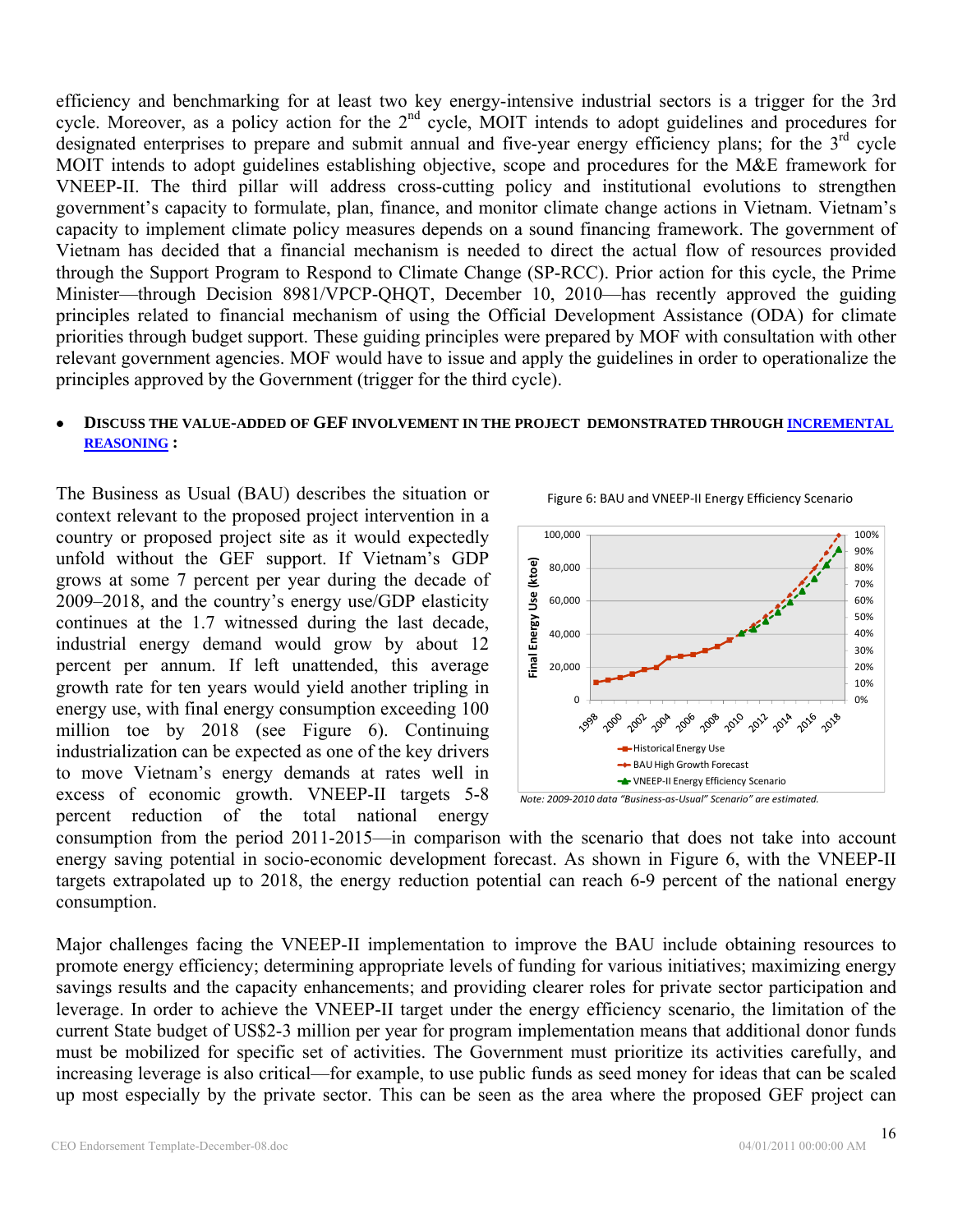provide value added—the best and most lasting results usually stem from pilot programs or trial efforts that are built with sufficient and growing local capacity for delivery.

While the funding for the proposed GEF project may be relatively small and limited to fully transform the industrial energy efficiency market, the absence of such funding would likely result in missed opportunities for the Government's VNEEP-II to contribute in the market transformation process by: (a) using energy efficiency action plans to establish energy efficiency roadmap for potential energy savings in key industries, coordinate parallel or complementary donor support activities in these areas through an umbrella framework, and make better use of limited resources; (b) analyzing high-priority process optimization technologies to provide insight where future energy efficiency investments can make significant impact; (c) testing cost-effectiveness of voluntary programs to design scale-up efforts for long-term commitment to energy efficiency as a resource; and (d) fostering continued development of energy service providers and develop funding mechanisms to deliver increased energy efficiency in the market. Moreover, the energy efficiency action plans and roadmaps for key industry sectors provide natural pathways for simulating further investments in the Vietnamese market. Without the GEF support, roadblocks to energy efficiency investments would be much larger, and barriers to achievement of VNEEP-II's targets would be far greater. Equally important, the energy efficiency action plans would prioritize areas for energy efficiency investments, without which the MOIT would have no strong basis to request funding from the MOF to operationalize the financial mechanism for energy efficiency through the climate change DPO.

#### **INDICATE RISKS, INCLUDING CLIMATE CHANGE RISKS, THAT MIGHT PREVENT THE PROJECT OBJECTIVE(S) FROM BEING ACHIEVED AND OUTLINE RISK MANAGEMENT MEASURES:**

The overall project risks are rated moderate, and the risks identified are manageable and mitigation measures are in place. As shown in Table 3, the major risks are classified as (a) project stakeholder risks, (b) implementing agency risks, (c) project risks.

| <b>Risk Category</b>             | <b>Risk</b><br><b>Rating</b> | <b>Risk Description</b>                                                                                                                                                                                                    | <b>Proposed Mitigation Measures</b>                                                                                                                                                                                                                                                                                                                                                                                                                                                                                        |
|----------------------------------|------------------------------|----------------------------------------------------------------------------------------------------------------------------------------------------------------------------------------------------------------------------|----------------------------------------------------------------------------------------------------------------------------------------------------------------------------------------------------------------------------------------------------------------------------------------------------------------------------------------------------------------------------------------------------------------------------------------------------------------------------------------------------------------------------|
| <b>Project Stakeholder Risks</b> | Low                          | Stakeholder engagement in delivering energy<br>efficiency and market-based instruments that<br>support national energy efficiency policies of<br>the Government may gain low participation<br>from industrial enterprises. | The enforcement of the recently enacted Law on<br>EE&C will stress the responsibilities of industrial<br>enterprises in dealing with energy efficiency and<br>conservation, which includes formulation and<br>implementation of annual plans.                                                                                                                                                                                                                                                                              |
|                                  |                              |                                                                                                                                                                                                                            | The project will use active participation and on-<br>going engagement approach, in which<br>stakeholders actively engage in all parts of energy<br>efficiency action plan and strategy development,<br>although the responsibility for the final decision<br>or action plan formulation rests with the<br>Government. A variety of participation techniques<br>will used, such as training workshops, focus<br>groups, opinion polls, market surveys, and<br>consensus conferences, depending on the<br>situational needs. |
| <b>Implementing Agency Risks</b> | Medium                       | The staff shortage and low capacity of the<br>implementing agency may affect the quality of<br>project preparation and implementation.                                                                                     | The mitigation of the implementation capacity<br>risk will be best achieved by combining efforts to<br>streamline Bank procedures, upgrading staff<br>levels and skills in the EECO at MOIT, and<br>providing TA and support from the project team.<br>The project has established a PMU within MOIT.                                                                                                                                                                                                                      |

#### Table 3: Project risks and mitigation measures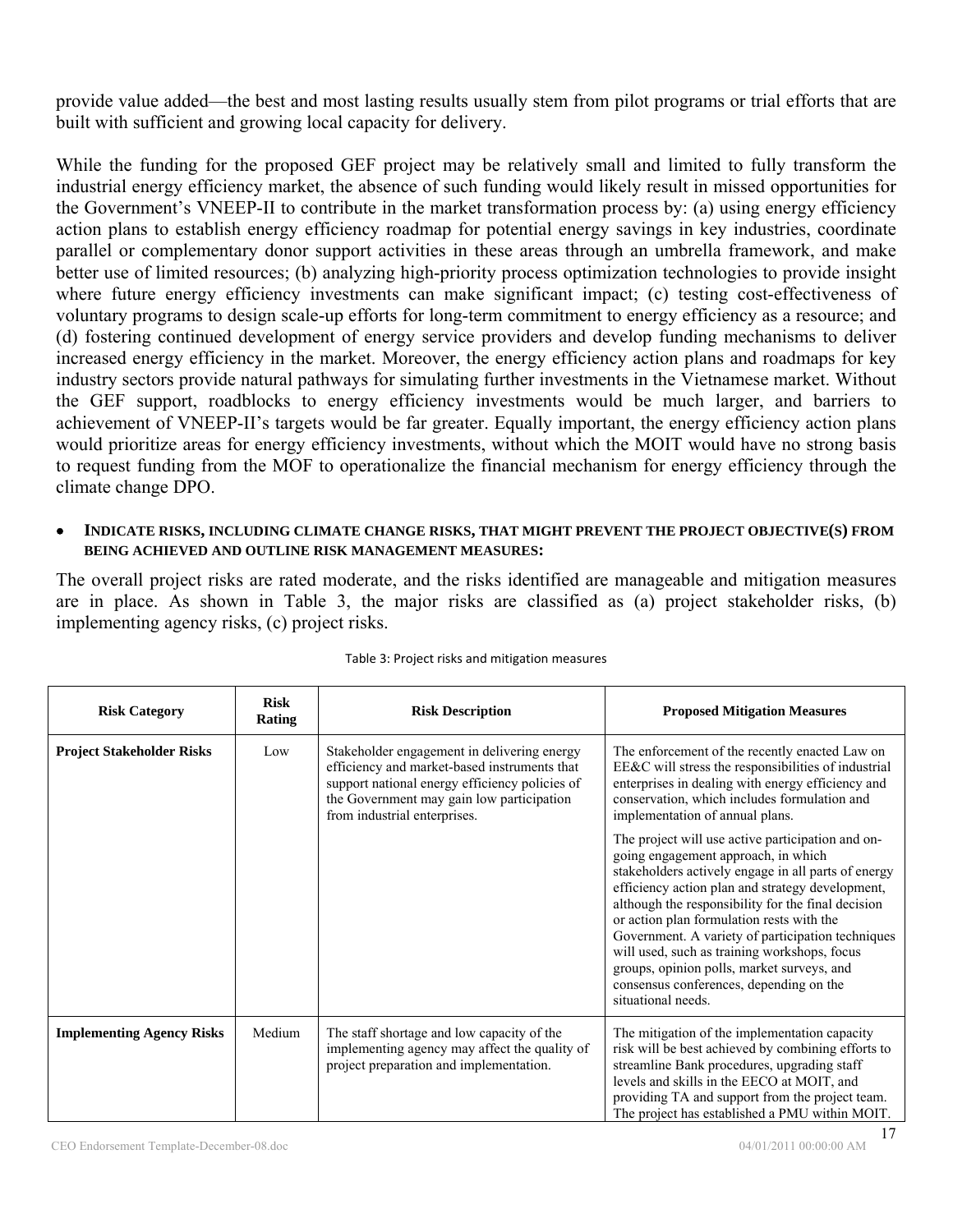| <b>Risk Category</b>                     | <b>Risk</b><br><b>Rating</b> | <b>Risk Description</b>                                                                                                                                                                                                                                  | <b>Proposed Mitigation Measures</b>                                                                                                                                                                                                                                                                                                                                                                                                                                                                                          |
|------------------------------------------|------------------------------|----------------------------------------------------------------------------------------------------------------------------------------------------------------------------------------------------------------------------------------------------------|------------------------------------------------------------------------------------------------------------------------------------------------------------------------------------------------------------------------------------------------------------------------------------------------------------------------------------------------------------------------------------------------------------------------------------------------------------------------------------------------------------------------------|
|                                          |                              |                                                                                                                                                                                                                                                          | The task team will maintain close contact with the<br>implementing agency to (a) advise on Bank<br>requirements, (b) ensure that project preparation<br>and implementation proceed as planned, and (c)<br>assist to resolve any outstanding issues.                                                                                                                                                                                                                                                                          |
| <b>Project Risks</b>                     |                              |                                                                                                                                                                                                                                                          |                                                                                                                                                                                                                                                                                                                                                                                                                                                                                                                              |
| Design                                   | Medium                       | Although market-based mechanisms, such as<br>voluntary agreements and EPC, have been used<br>as policy tools to achieve successful market<br>developments in Europe and North America,<br>these concepts are still in their infancy stage in<br>Vietnam. | The project will be designed to incorporate<br>lessons learned and best practices on successful<br>program and policy models from around the<br>world, which can be replicated in Vietnam and<br>adapted for implementation in local conditions<br>and emerging markets. The project will make use<br>of design practices that start with simple yet<br>flexible and effective concepts to save energy and<br>minimize environmental impacts.                                                                                |
|                                          |                              |                                                                                                                                                                                                                                                          | The development of energy service providers will<br>build on the achievements and lessons learned<br>from the previous World Bank demand-side<br>management and energy efficiency project, by an<br>expanded support program to energy service<br>providers for capacity building of core technical<br>competency (such as more sophisticated business<br>and financing models involving performance<br>contracting), market positioning on target<br>segments, and incorporating risk mitigation<br>elements into projects. |
| Social and<br>$\bullet$<br>Environmental | Low                          | The project involves TA, training, and capacity<br>building in order to improve energy efficiency<br>in selected sectors and enterprises, without<br>posing any adverse social and environmental<br>impacts.                                             | Although no major adverse safeguard policies are<br>associated specifically with this project, the Bank<br>safeguard specialist(s) can provide TA to the<br>implementing agency to strengthen its capacity<br>for environmental assessment and environmental<br>management supervision on as needed basis.                                                                                                                                                                                                                   |
| Program and Donor                        | Low                          | No serious overlapping of donor activities are<br>foreseen, and if there are complementary donor<br>programs, they do not affect nor endanger the<br>development objectives of the project.                                                              | As previously shown in Figure 5, the proposed<br>project will facilitate a platform for donor<br>coordination. Donor coordination meetings will<br>assist in harmonization and alignment of donor<br>programs that are needed to ensure each donor<br>activity supports the VNEEP's objectives and<br>outcomes. The next stages of donor coordination<br>may include shared planning and strengthened<br>consultative processes for complementary<br>programs to the extent that they fit in with the<br>needs of the VNEEP. |
|                                          |                              |                                                                                                                                                                                                                                                          | A matrix of donor energy-efficiency programs-<br>both ongoing and planned—will be maintained<br>and constantly updated by the project team.                                                                                                                                                                                                                                                                                                                                                                                  |
| Delivery quality<br>$\bullet$            | Low                          | The project activities are highly technical<br>requiring services of consultants with<br>specialized skills.                                                                                                                                             | The quality of project delivery depends on the<br>technical capacity of the implementing agency to<br>prepare and implement project components,<br>particularly the preparation of Terms of<br>References (ToRs) for the consultants. The Bank<br>team has prepared an Implementation Support<br>Plan (ISP) that describes how the Bank will (a)<br>support the implementation of the risk mitigation<br>measures, (b) provide the necessary technical                                                                       |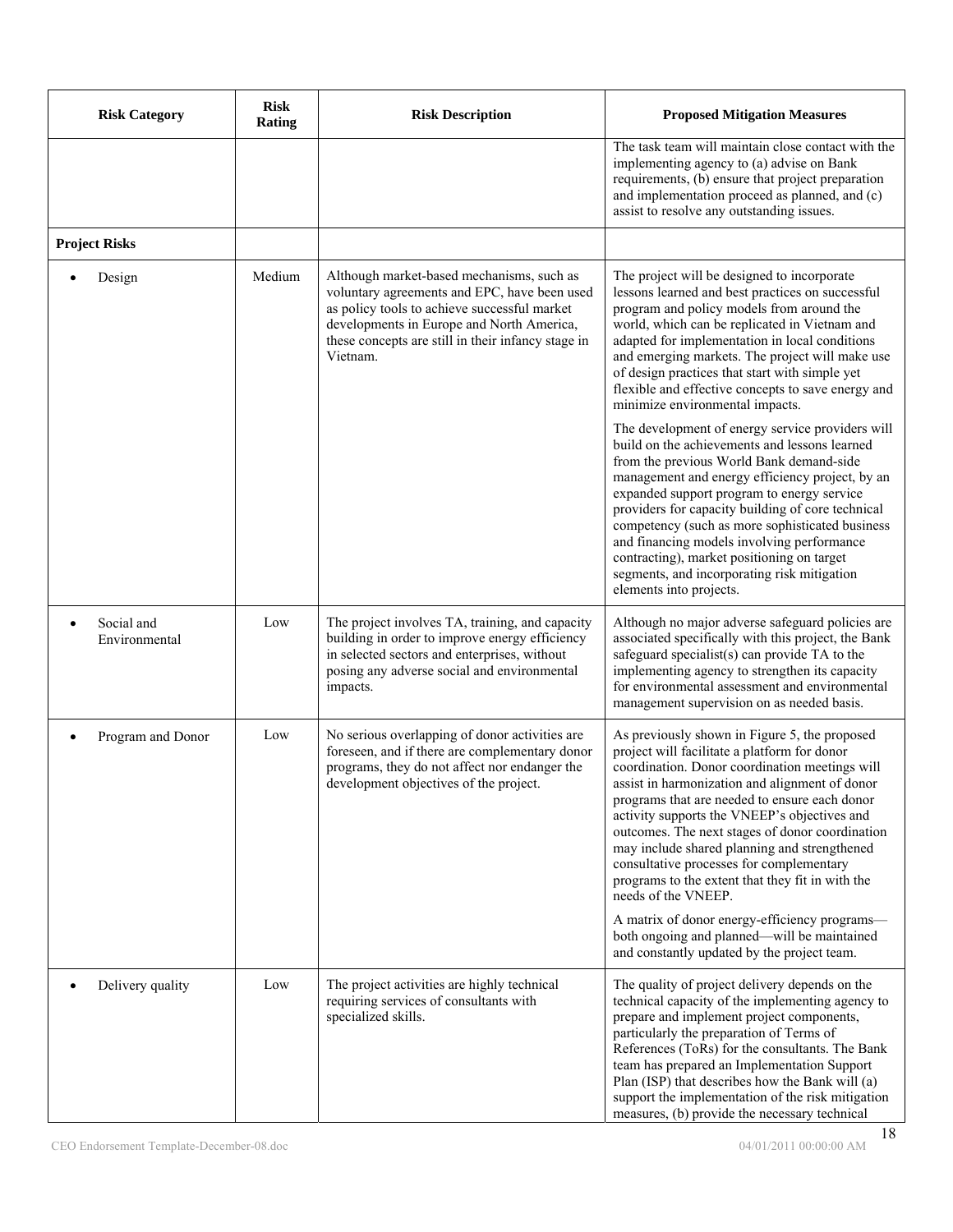| <b>Risk Category</b> | <b>Risk</b><br><b>Rating</b> | <b>Risk Description</b> | <b>Proposed Mitigation Measures</b>                                                                                       |
|----------------------|------------------------------|-------------------------|---------------------------------------------------------------------------------------------------------------------------|
|                      |                              |                         | advice early on in the process, and (c) identify the<br>minimum requirements to meet the Bank's<br>fiduciary obligations. |

#### **EXPLAIN HOW COST-EFFECTIVENESS IS REFLECTED IN THE PROJECT DESIGN**:

Sectoral energy efficiency action plans and voluntary agreements for industry sectors have been used in many countries as a policy option for energy efficiency improvement and reduction of associated GHG emissions. Voluntary actions for industries—combined with other policy measures and incentives under the right conditions—can have lower costs than sole regulatory or mandatory instruments. The rationale behind voluntary actions is to increase involvement of industrial enterprises in all aspects of energy efficiency action plan and strategy development. In that process, the costs and responsibilities for energy savings and GHG reductions are shared with the government and the enterprises—although the final decision for policy formulation still rests with the government. Voluntary actions also promote greater flexibility for enterprises to mix and match cost-effective measures to improve energy efficiency, such as industrial assessments, detailed equipment audit, benchmarking, energy management system, and process optimization, modification, and/or integration techniques—as compared to strict regulations for industrial energy conservation.

With the enactment of the Law on EE&C, the real challenge of building large enforcement capability begins if the regulations are to work effectively. Similar to the laws enacted in China, Japan, Thailand, and some other countries, Vietnam's Law on EE&C require large consumers to report on energy consumption and plans to improve efficiency, and to designate internal energy managers responsible for energy-efficiency work. Meeting the training, monitoring and reporting, and supervision requirements of such a system would be a very large and important undertaking. On the other hand, voluntary programs—although they still entail resources for implementation—can require a fraction of the enforcement cost of regulatory programs. However, voluntary agreements should not be considered as total substitute for regulation, but rather be used as complementary cost-effective instrument. Since participating enterprises in voluntary programs may incur transaction costs, it is important for the government to still provide a range of technical assistance, and financial support or incentives.

The assessment of the project's cost-effectiveness will follow the "Manual for Calculating GHG Benefits of GEF Projects: Energy Efficiency and Renewable Projects." The project builds capacity, improves the enabling environment, and stimulates replication. With the project, the energy efficiency action plans for key industry sectors would facilitate integrated energy efficiency programs that leverage the benefits of related programs supported by VNEEP. The capacity building for energy service providers and key market players, and uptake of energy efficiency industry would also produce positive impacts to improve energy efficiency. Given the complexity of estimating the benefits of these actions and segregating those that are attributable to the GEF project alone, the boundary of cost-effectiveness would be best limited to the energy efficiency action plans and pilot voluntary agreements only. Since the projects arising out of these action plans and voluntary agreements are not known in advance, Table 4 presents financial analysis of sample energy efficiency projects. Based also on interviews with Vietnamese commercial banks lending to energy efficiency projects, large-scale industrial projects may range from US\$3-5 million, while small-scale commercial projects may reach up to US\$100 thousand in investments per project. The targeted energy efficiency action plans and pilot voluntary agreements are estimated to conservatively generate up to US\$25.5 million of investments on energy efficiency using a bottom-up approach. Thus, the total investment that would be influenced by this project (i.e., excluding positive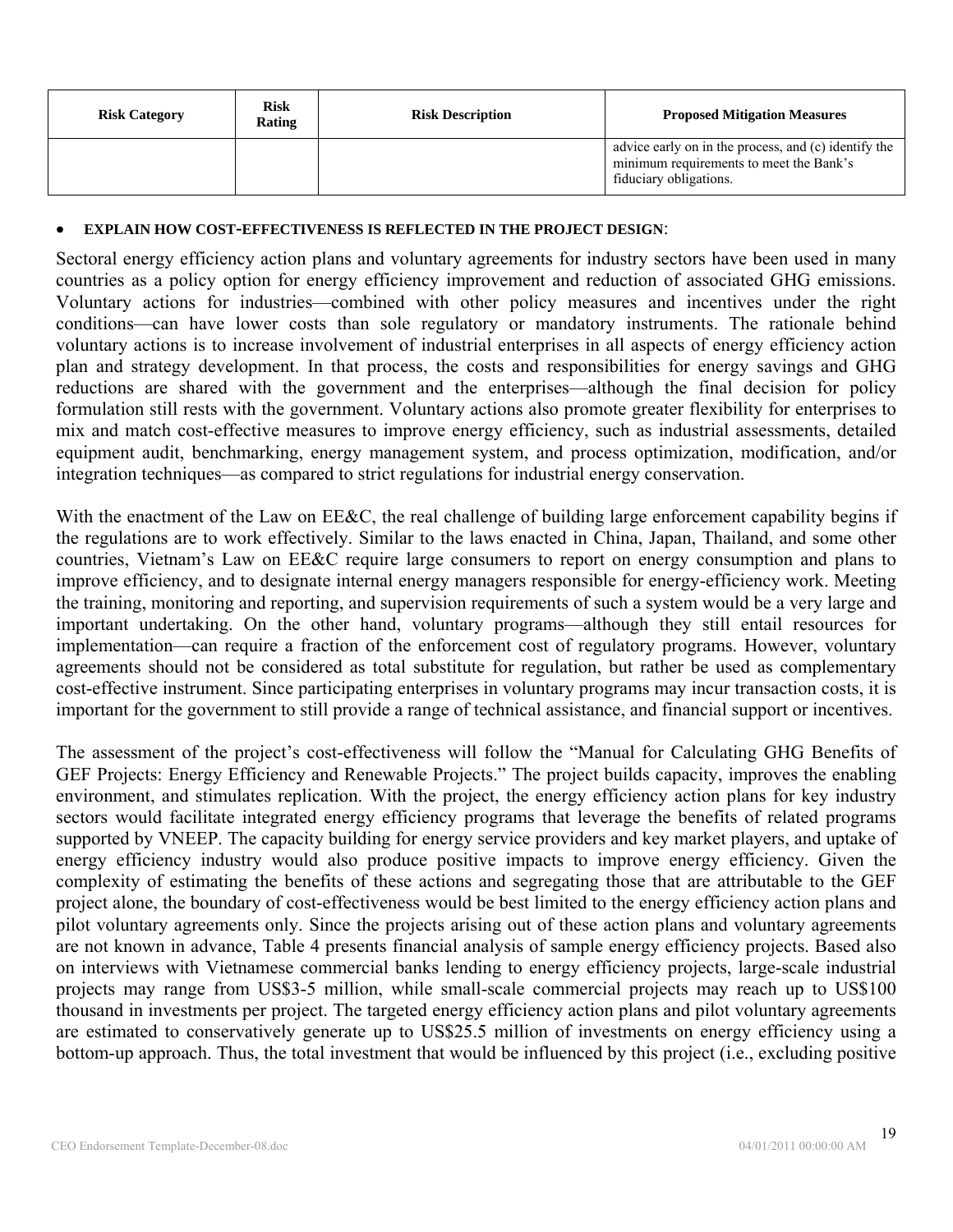project spillover<sup>11</sup>) is about US\$25.5 million, which translates to about 0.36 million tons of oil equivalent (toe) or 1.25 million tons of  $CO_2$  (tCO<sub>2</sub>) over a 10-year project cycle that is typical for energy efficiency projects. With a GEF grant of US\$2.37 million, the net environmental abatement cost is about US\$1.89 per CO<sub>2</sub>, which is comparable with the benefits of other GEF projects. During project implementation, more detailed bottom-up models will be constructed based on savings from specific types of energy efficiency measures arising out of the pilot voluntary agreements, and engineering formulas or algorithms will be used to estimate reductions in energy usage (ex-ante and ex-post evaluation).

|                              |                |               | Annual         |                |                  |                      |
|------------------------------|----------------|---------------|----------------|----------------|------------------|----------------------|
|                              |                | Annual        | <b>Energy</b>  | <b>Simple</b>  |                  | <b>Financial</b>     |
|                              | Investment     | <b>Energy</b> | <b>Savings</b> | <b>Payback</b> | <b>NPV @ 12%</b> | <b>Internal Rate</b> |
| <b>Subproject</b>            | (US\$ million) | Savings (toe) | (US\$ million) | Period (vears) | (US\$ million)   | of Return $(\% )$    |
| Boiler renovation            | \$7.27         | 9.032         | \$2.12         |                | \$4.20           | 26%                  |
| Waste heat recovery          | \$3.03         | 5.153         | \$1.80         |                | \$6.38           | 59%                  |
| Motor adjusting speed drives | \$4.21         | 6,323         | \$1.52         | 2.8            | \$3.91           | 34%                  |

#### Table 4: Financial Analysis of Sample Energy Efficiency Investment Projects

<sup>&</sup>lt;sup>11</sup> Spillover effect refers to reductions in energy use, demand, or both caused by the presence of the sectoral energy efficiency action plans, beyond the related gross savings of the direct participants. There can be spillover from both program participants and nonparticipants. Free riders refer to program participants who would have implemented measures independently, regardless of the sectoral energy efficiency action plans.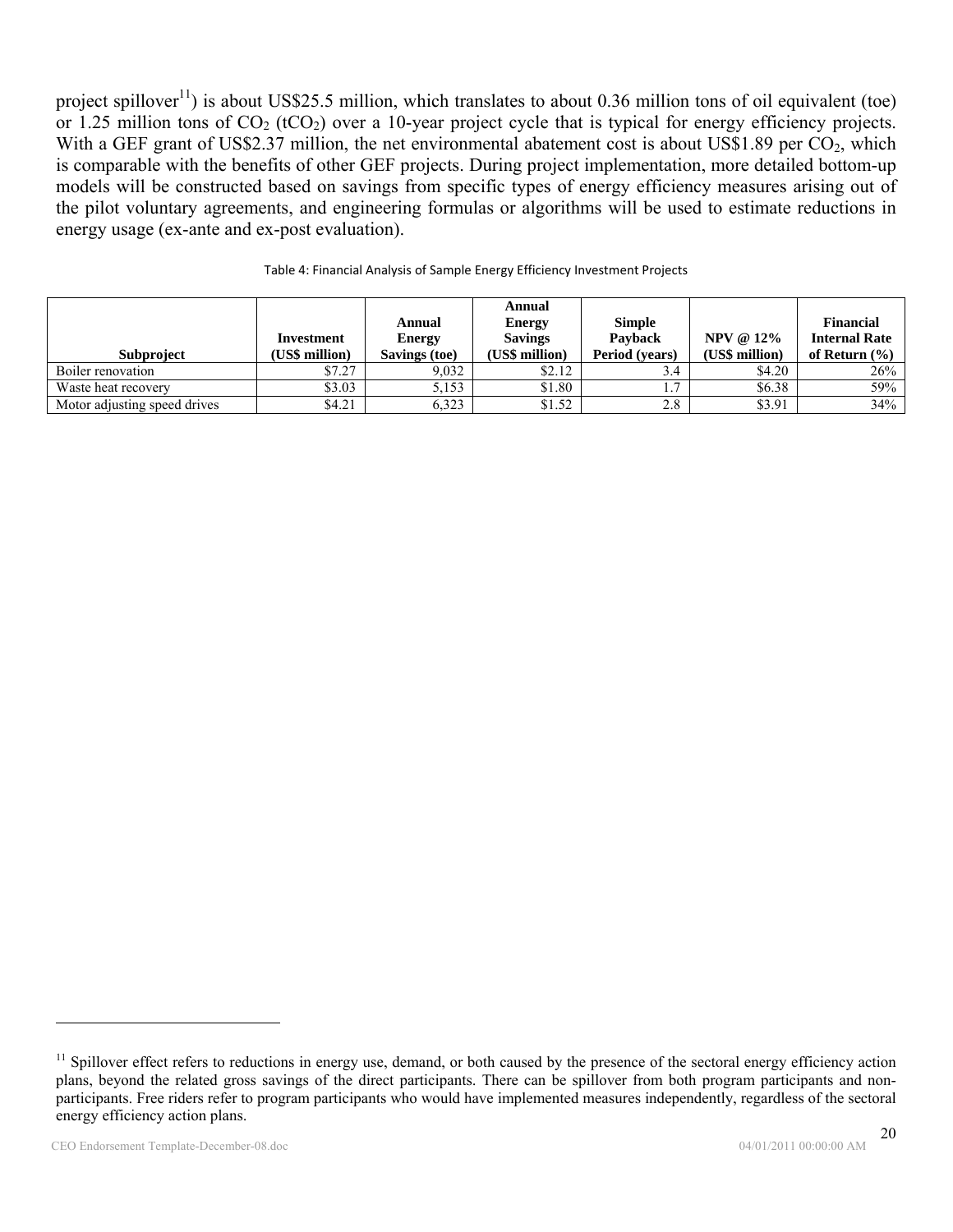### **PART III: INSTITUTIONAL COORDINATION AND SUPPORT**

#### **A. INSTITUTIONAL ARRANGEMENT:**

The WB is the only GEF agency involved in the project.

### **B. PROJECT IMPLEMENTATION ARRANGEMENT**:

The State Bank of Vietnam (SBV) represents the Government of Vietnam in signing the GEF grant agreement. The MOIT, through its EECO, will be the executing agency responsible for implementation of the project. The EECO was under the MOIT (Ministerial Decision No. 919/2006/QD-BCN). The duties and responsibilities of EECO include: (a) formulation of EE&C policies, measures, and action plans; (b) supervision, promotion, and dissemination of EE&C activities; and (b) cooperation with international organizations. For the proposed project, the MOIT has established a PMU that will undertake the day-to-day and overall coordination, supervision, and management of the project. As shown in Figure 7, A PMU Project Director, Project Administration Assistant, Technical Management Specialist, and Procurement and Financial Management Specialist comprise the PMU to manage the implementation of the project sub-components. The PMU will be fully responsible for implementing project sub-components following terms and conditions of the legal agreements, including procurement, financial management, M&E, and project reporting. The Bank, in collaboration with the PMU, supervises, reviews, and appraises the implementation and utilization of the US\$2.37 million GEF grant.



Figure 7: Project implementation arrangements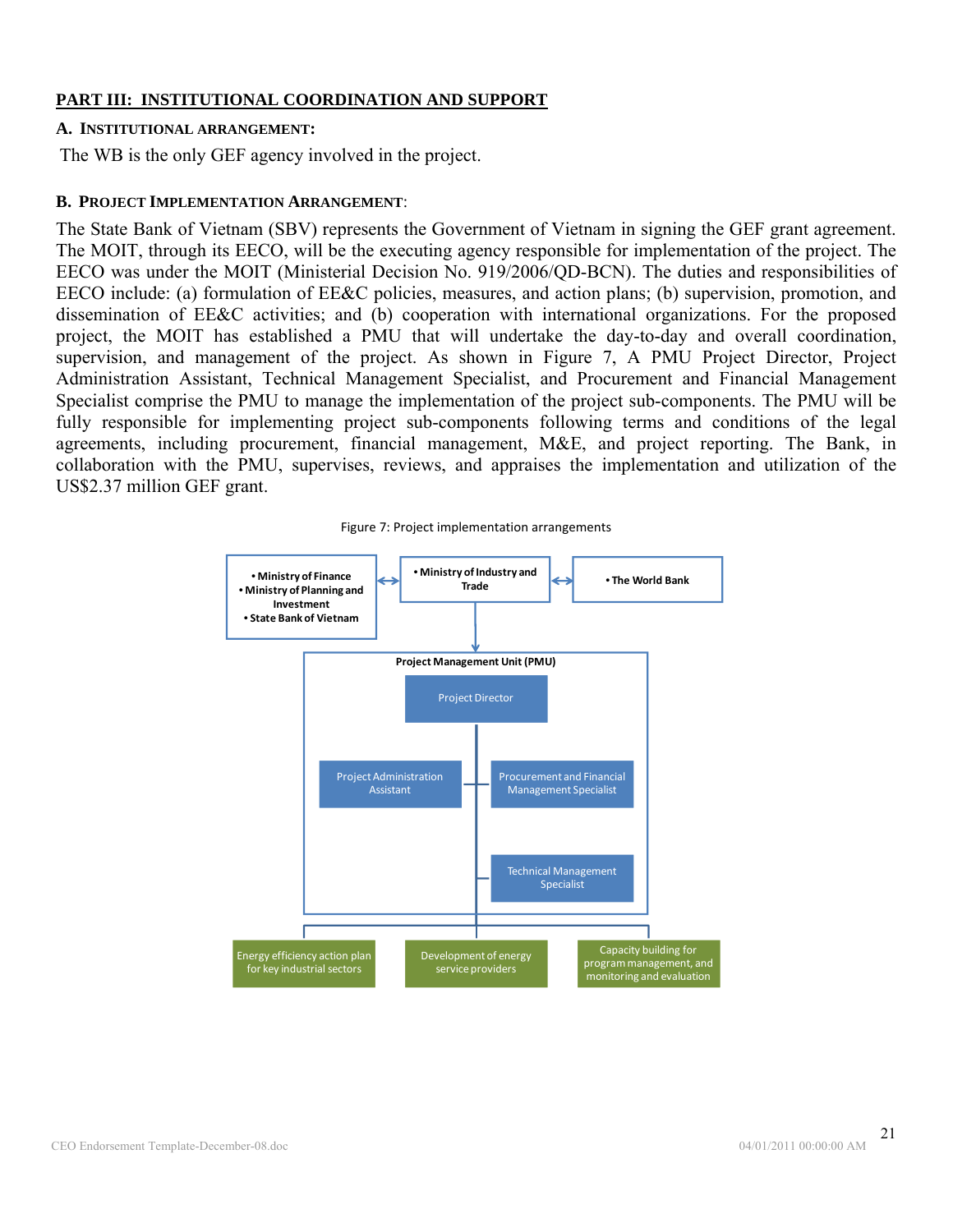## **PART IV: EXPLAIN THE ALIGNMENT OF PROJECT DESIGN WITH THE ORIGINAL PIF:**

The proposed project is aligned with the original PIF, with some adjustments in project design to adapt to the changing situation and needs, while maintaining the proposed project objective to improve energy efficiency and reduce associated GHG emissions. Table 4 shows the comparison of project components during the PIF and CEO endorsement.

| PIF                              | <b>Request for CEO Endorsement</b>   | Comments                                                                   |
|----------------------------------|--------------------------------------|----------------------------------------------------------------------------|
| 1. Industrial Investment         | 1. Energy efficiency action plan for | Component 1 is consistent in targeting the industrial sector, which        |
|                                  | key industrial sectors               | accounts for 48 percent or almost half of the final energy use in 2008.    |
|                                  |                                      | Moreover, recent studies on energy demand forecast breakdown               |
|                                  |                                      | indicate that the energy savings from the industrial sector can account    |
|                                  |                                      | for 50 percent of the total energy savings resulting from VNEEP-II.        |
| 2. Development of third-party    | 2. Development of energy service     | Component 2 remains the same in supporting to the development of           |
| energy service providers         | providers                            | energy service providers. However, instead of shared-savings model         |
|                                  |                                      | (ESCO financing) only, various financing schemes will be supported         |
|                                  |                                      | by the project <sup>12</sup> .                                             |
| 3. Promotion of energy efficient |                                      | Component 3 in the original PIF was not pursued to concentrate the         |
| household electrical appliances  |                                      | limited GEF resources to the industrial sector as the current top priority |
|                                  |                                      | for supporting the challenging 5-8 percent energy efficiency target of     |
|                                  |                                      | the VNEEP-II.                                                              |
| 4. Project management            | 3. Capacity building for program     | Component 4 in the original PIF, i.e., project management, is now          |
|                                  | management, and monitoring and       | embedded in the capacity building for program management, including        |
|                                  | evaluation $(M&E)$                   | support to M&E activities.                                                 |

Table 5: Comparison of project components

Table 5 presents the comparison of project financing. The original PIF that was approved by the GEF Council on June 24, 2009 was envisioned to be a joint project financed by the GEF and the World Bank Group**'**s the IDA and IFC. However, during the project preparation, the management of both the World Bank and IFC decided that due to practicalities, a truly integrated GEF/IDA/IFC project was not feasible. Instead, two complementary projects**—**one in the IFC and one in the World Bank**—**are going on in parallel with the proposed GEF project, while maintaining the proposed project objective to improve energy efficiency and reduce associated GHG emissions especially in the industry sector.

In May 2010, the IFC signed with Vietnam Technological and Commercial Joint-stock Bank (Techcombank) a US\$25 million loan (5-7 years term) for energy efficiency and clean production (EE/CP) lending. Techcombank is committing another \$25 million to build a total portfolio of \$50 million of EE/CP projects targeting SMEs over the next two years. Techcombank plans to provide long-term financing to support companies in efforts to replace equipment, and upgrade technology and systems for greater efficiency, increased productivity, cost saving, and emission reduction. The eligibility criteria requires that a project, including an investment in goods and services, will result in at least a 15 percent reduction in energy used per unit of production, or energy/fuel used for non-process technology related measures. The IFC is currently working on similar lending program or financial intermediary operation with other commercial banks. In September 2010, the IFC**'**s Vietnam: Sustainable Energy Finance Program (V-SEF) was approved by the Trust Fund Committee (TFC) of the Clean Technology Fund (CTF). The CTF, one of two Climate Investment Funds, promotes scaled-up financing for

 $12$  See also previous footnote 5 regarding classification of EPC projects; while the shared-savings model (or ESCO financing) is a good introductory model, experience in other countries indicate that such model tended to favor large ESCOs with access to financing, and small ESCOs faced difficulties contracting further debt for a steady stream of projects, due to growing high debt-to-equity ratio concerns. Thus, guaranteed savings model (or enterprise financing) may be a good alternate model to target the industrial sectors in Vietnam.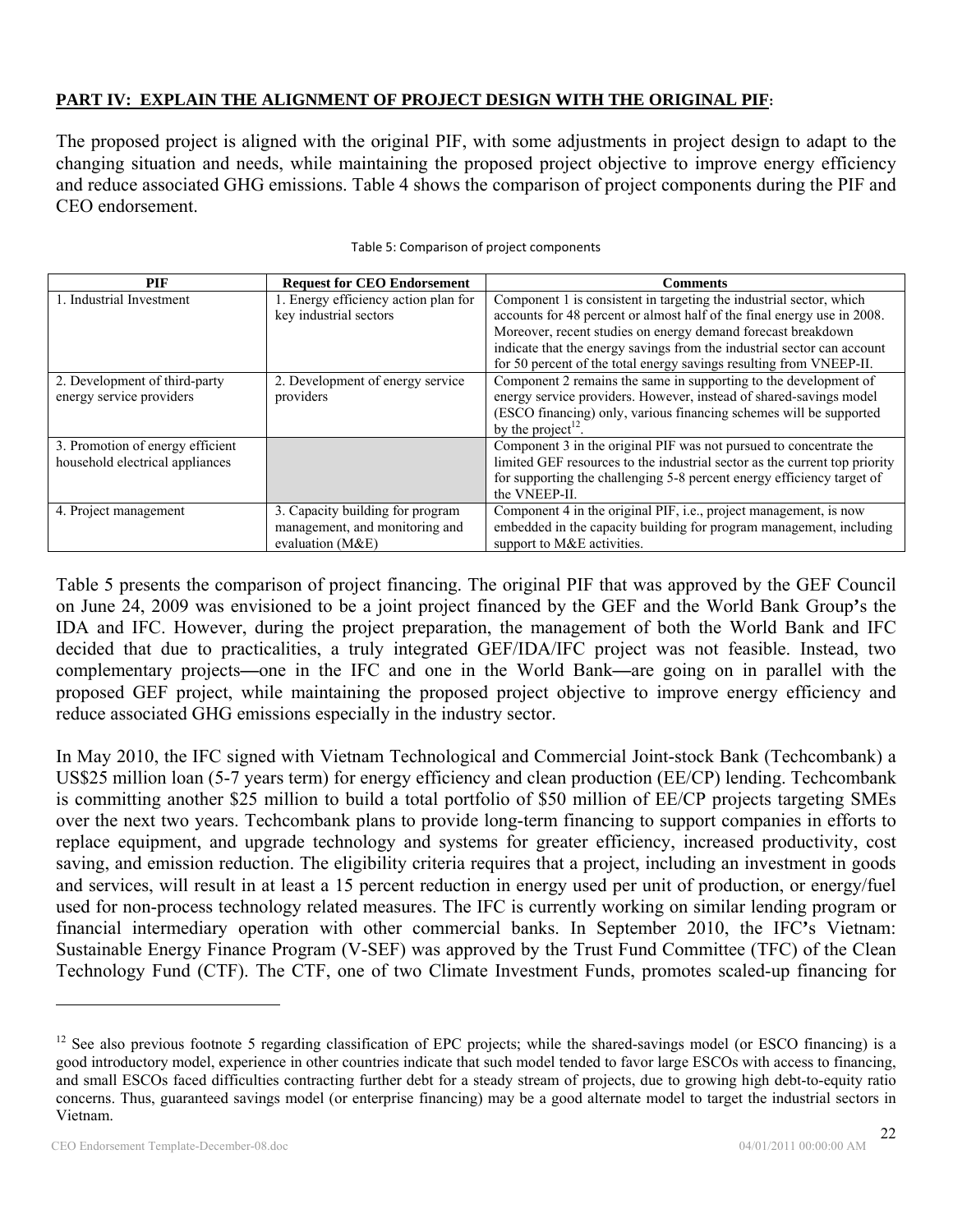demonstration, deployment and transfer of low-carbon technologies with significant potential for long-term greenhouse gas emissions savings. The IFC's V-SEF program is the first comprehensive initiative to help develop Vietnam's Sustainable Energy (SE) private financing by supporting local financial institutions and addressing market barriers on a programmatic basis. Through the V-SEF program, the IFC will provide a combination of its own and CTF financing to private commercial banks and/or leasing companies. The terms of financing will be designed in a way to adequately address the barriers described earlier and to catalyze the uptake and scale-up of energy efficiency investments in Vietnam with minimum level of concessionality required. Through the Program, IFC would lend up to US\$100 million equivalent of its own funds, leveraged by up to US\$28 million equivalent from the CTF.

| <b>Sources of Co-</b><br>financing      | <b>PIF</b>    | <b>Request for</b><br><b>CEO</b><br><b>Endorsement</b> | Complementary<br>Project | <b>Comments</b>                                                                                                                                                                                                                                                                                                                                                                                                                                                                                                                                                                                                                                           |
|-----------------------------------------|---------------|--------------------------------------------------------|--------------------------|-----------------------------------------------------------------------------------------------------------------------------------------------------------------------------------------------------------------------------------------------------------------------------------------------------------------------------------------------------------------------------------------------------------------------------------------------------------------------------------------------------------------------------------------------------------------------------------------------------------------------------------------------------------|
| Government<br>Contribution              | \$2,000,000   | \$1,775,000                                            |                          | The government contribution slightly decreased to better<br>estimate only the portion of state budget for VNEEP-II that<br>is directly related to the GEF project.                                                                                                                                                                                                                                                                                                                                                                                                                                                                                        |
| Multilateral<br>Agency(ies)             | \$50,000,000  |                                                        | \$153,000,000            | The complementary financing from the IFC consists of: (a)<br>US\$25 million for EE/CP lending facility at Techcombank;<br>(b) US\$128 million financing for V-SEF (up to US\$100<br>million of the IFC funds, leveraged by up to US\$28 million<br>from the CTF); IDA credit lending was replaced by climate<br>change DPO to avoid duplicate and competing financial<br>intermediary operation.                                                                                                                                                                                                                                                          |
| IDA/Development<br>Policy Loan<br>(DPO) |               | \$20,000,000                                           |                          | First of a series of three operations, an IDA credit of US\$70<br>million (and about additional US\$145 million financing<br>from JICA and AfD, and US\$5 million from CIDA) is<br>provided to climate change DPO, which has been designed<br>with a financing mechanism to support energy efficiency<br>investments—conservatively estimated at US\$5 million per<br>year or total of about US\$20 million within the GEF project<br>implementation period. This co-financing is the estimated<br>portion of the DPO to be requested by MOIT to provide<br>financing for investment priorities identified through the<br>energy efficiency action plans. |
| Participating<br>Companies              | \$700,000     | \$5,500,000                                            |                          | Within the boundary of the GEF project, US\$5.5 million is<br>expected to be mobilized from companies investing in<br>energy efficiency action plans and voluntary agreements.                                                                                                                                                                                                                                                                                                                                                                                                                                                                            |
| <b>Local Banks</b>                      | \$45,000,000  |                                                        | \$25,000,000             | The above-cited financial intermediary operation of IFC<br>with Techcombank requires participating bank to commit<br>another \$25 million to build a total portfolio of \$50 million.                                                                                                                                                                                                                                                                                                                                                                                                                                                                     |
| Others $-$<br>Consumers                 | \$3,800,000   |                                                        |                          | Consumer financing refers to the component on promotion<br>of energy efficient household electrical appliances, which<br>was dropped to focus the limited GEF resources to the<br>industrial sector.                                                                                                                                                                                                                                                                                                                                                                                                                                                      |
| <b>Total Co-financing</b>               | \$101,500,000 | \$27,275,000                                           | \$178,000,000            | Other funds would be most likely mobilized in the future for<br>follow-on or replication activities resulting from energy<br>efficiency action plans; the project's M&E may monitor<br>mobilization of these funds through Government reports or<br>other sources.                                                                                                                                                                                                                                                                                                                                                                                        |

#### Table 6: Comparison of project co-financing

Since the IFC is taking the lead in engaging financial institutions to develop appropriate lending programs to invest in EE/CP projects, it is therefore not practical to use IDA funds for another financial intermediary operation. On the other hand (as previously discussed in coordination with other related initiatives), IDA credit support is being provided to government energy efficiency programs and investments through the climate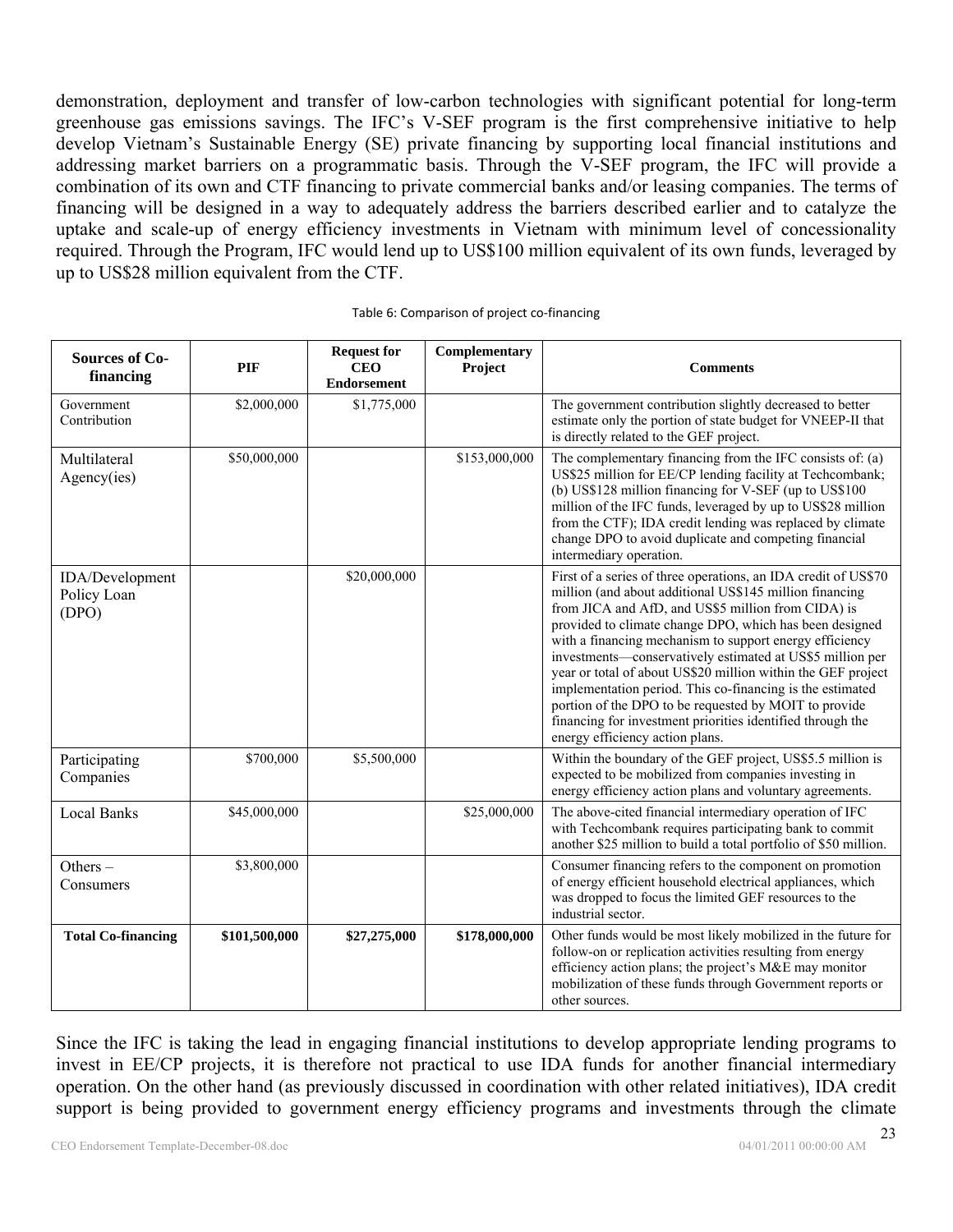change DPO. A series of three tranches is being proposed; the first in FY11 (US\$70 million) and the next with similar amount or larger**—**the timing of each next tranche is 12 months. This is part of a collaborative and coordinated approach with JICA and AfD that initiated and co-finance climate change operation. The Bank will do parallel financing, covering part of the thematic areas of the climate change agenda. The Bank climate change DPO has chosen energy efficiency (mitigation) as key for Vietnam, and accordingly the MOIT has been the counterpart for the policy actions in this thematic area. The proposed GEF project will contribute through the TA activities for the MOIT in achieving the climate change DPO policy triggers. The climate change DPO has been designed with a financing mechanism, approved by the Prime Minister at the end of 2010, which will reflow the funds through an item in the budget of support to climate change activities. Through this mechanism and the involvement of the MOIT in the Bank climate change DPO focusing on energy efficiency, the GEF TA will enable the actions and achievement of the criteria for the government**'**s budget allocation to the MOIT**'**s support for energy efficiency investments.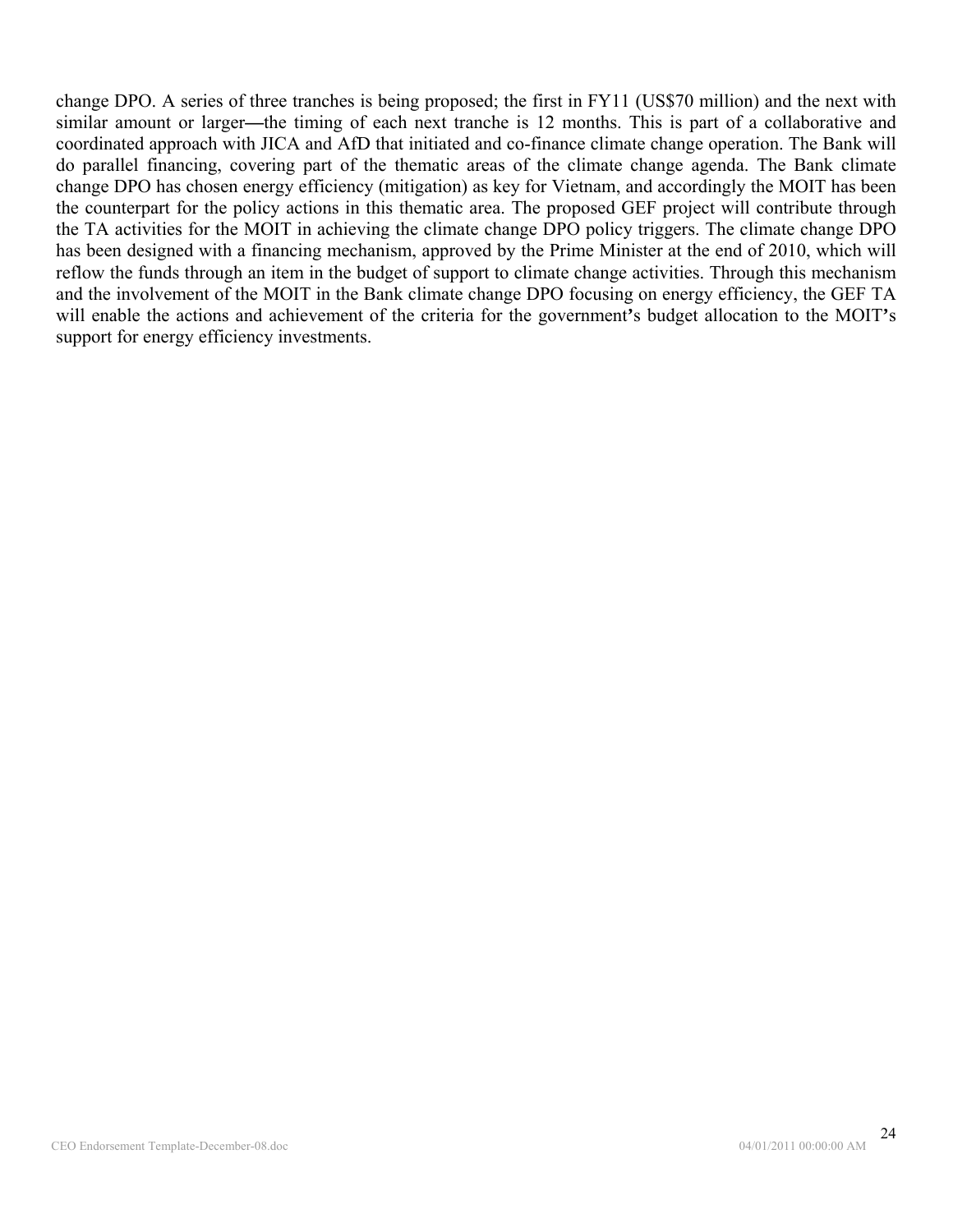# **PART V: AGENCY(IES) CERTIFICATION**

This request has been prepared in accordance with GEF policies and procedures and meets the GEF criteria for CEO Endorsement.

| Agency Coordinator,<br>Agency name                   | Signature       | Date<br>(Month, day, year) | Project Contact<br>Person | Telephone    | Email Address    |
|------------------------------------------------------|-----------------|----------------------------|---------------------------|--------------|------------------|
| Karin Shepardson,<br>WB GEF Executive<br>Coordinator | Kay (Sysadson). | 4/1/2011                   | Jiang Ru                  | 202 473-8677 | jru@wordbank.org |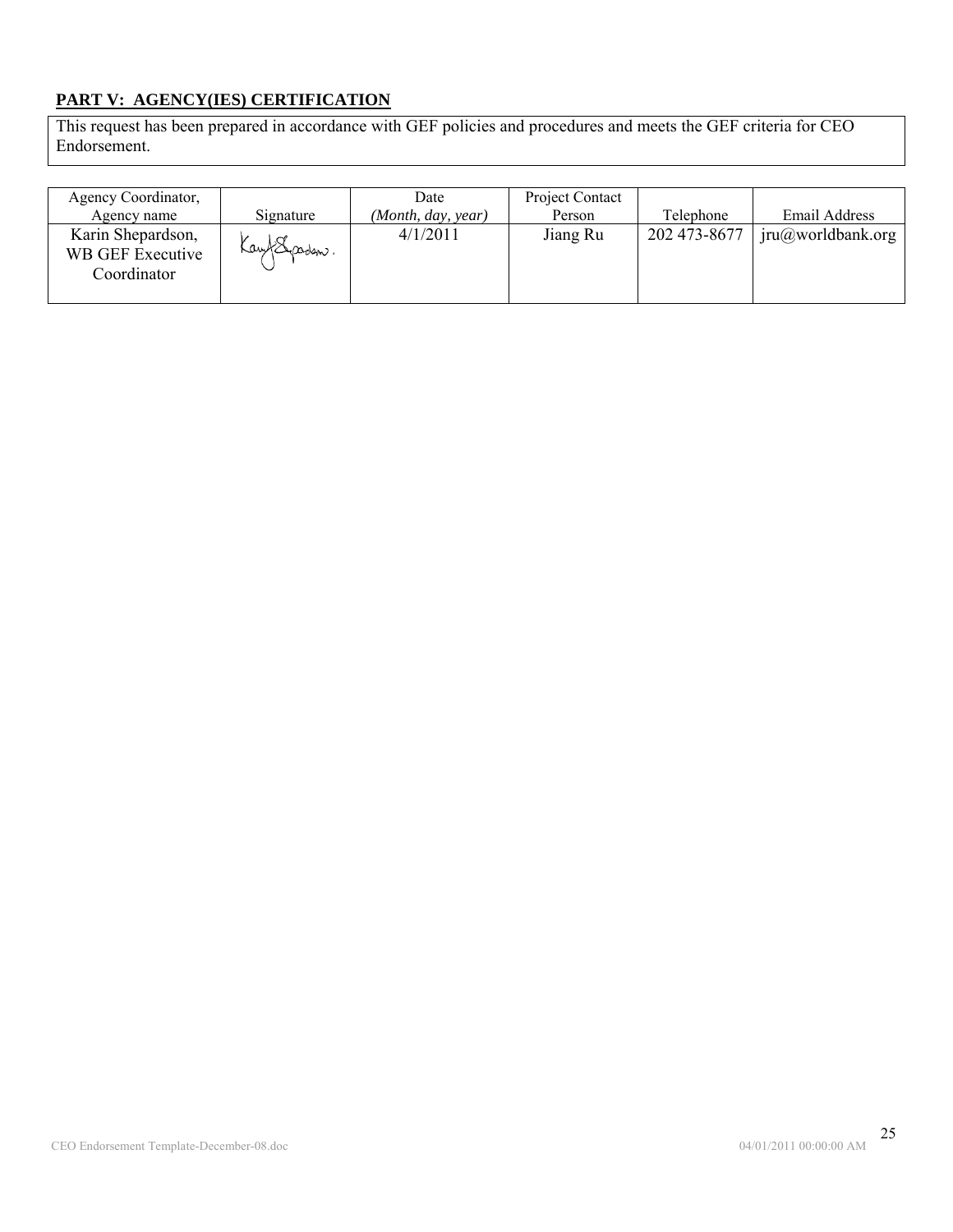## **ANNEX A: PROJECT RESULTS FRAMEWORK**

#### Table 7: Project outcomes, outputs, and major activities

**Project Objective**: The proposed project development objective (PDO) is to strengthen the Government of Vietnam's capacity for the effective delivery of the Vietnam national energy efficiency program, thereby improving energy efficiency and reducing associated greenhouse gas (GHG) emissions.

| <b>Component 1: Energy Efficiency Action Plans for Key Industrial Sectors</b>                                             |                                                                                                        |                                                                                                                                                                                                                                                        |  |  |  |  |  |
|---------------------------------------------------------------------------------------------------------------------------|--------------------------------------------------------------------------------------------------------|--------------------------------------------------------------------------------------------------------------------------------------------------------------------------------------------------------------------------------------------------------|--|--|--|--|--|
| <b>Outcomes</b>                                                                                                           | Outputs                                                                                                | <b>Major Activities</b>                                                                                                                                                                                                                                |  |  |  |  |  |
| • Industries adopt energy efficient production<br>technologies and cost-effective management<br>practices                 | • Energy efficiency action plan in at least 4<br>industry sectors formulated                           | · Develop energy efficiency road map<br>• Conduct industrial assessments<br>• Perform sector benchmarking<br>Analyze process optimization, modification,<br>and/or integration techniques                                                              |  |  |  |  |  |
| • Group of enterprises implement plans to<br>achieve agreed-upon energy efficiency targets                                | • Voluntary agreement program for energy<br>efficiency in at least 5 pilot enterprises<br>demonstrated | • Develop implementation procedure for<br>establishing voluntary agreement program<br>• Design of pilot phase mechanisms<br>• Provide customized support to participants<br>during implementation<br><b>Establish monitoring and evaluation system</b> |  |  |  |  |  |
|                                                                                                                           | • Supportive government policy mechanisms<br>introduced                                                | Assess policy framework in relation to<br>voluntary agreement program<br>• Develop supportive policy mechanisms                                                                                                                                        |  |  |  |  |  |
| <b>Component 2: Development of Energy Service Providers</b>                                                               |                                                                                                        |                                                                                                                                                                                                                                                        |  |  |  |  |  |
| <b>Outcomes</b>                                                                                                           | Outputs                                                                                                | <b>Activities</b>                                                                                                                                                                                                                                      |  |  |  |  |  |
| • Energy service providers and key market<br>players acquire advanced knowledge on energy<br>efficiency services industry | • Energy service providers trained                                                                     | Conduct survey of energy service providers<br><b>Evaluate financing support structures and</b><br>funding mechanisms<br>• Develop and deliver advanced training<br>programs<br>• Develop best practice or in-depth guidelines<br>for EPC               |  |  |  |  |  |
| • Energy efficiency service industry increase<br>market acceptance and legitimization                                     | • Energy service industry awareness raised                                                             | · Disseminate ESCO services and projects<br>Advocate industry's potential, needs, and<br>concerns to Government policy makers                                                                                                                          |  |  |  |  |  |
| Component 3: Capacity Building for Program Management and Supervision                                                     |                                                                                                        |                                                                                                                                                                                                                                                        |  |  |  |  |  |
| <b>Outcomes</b>                                                                                                           | Outputs                                                                                                | <b>Activities</b>                                                                                                                                                                                                                                      |  |  |  |  |  |
| • Implementing agency increase capacity for                                                                               | • Expertise engaged                                                                                    | • Hire additional support staff                                                                                                                                                                                                                        |  |  |  |  |  |
| program management and supervision                                                                                        | • Implementing agency's staff trained                                                                  | • Participate in training activities and<br>knowledge exchange<br>Conduct M&E activities                                                                                                                                                               |  |  |  |  |  |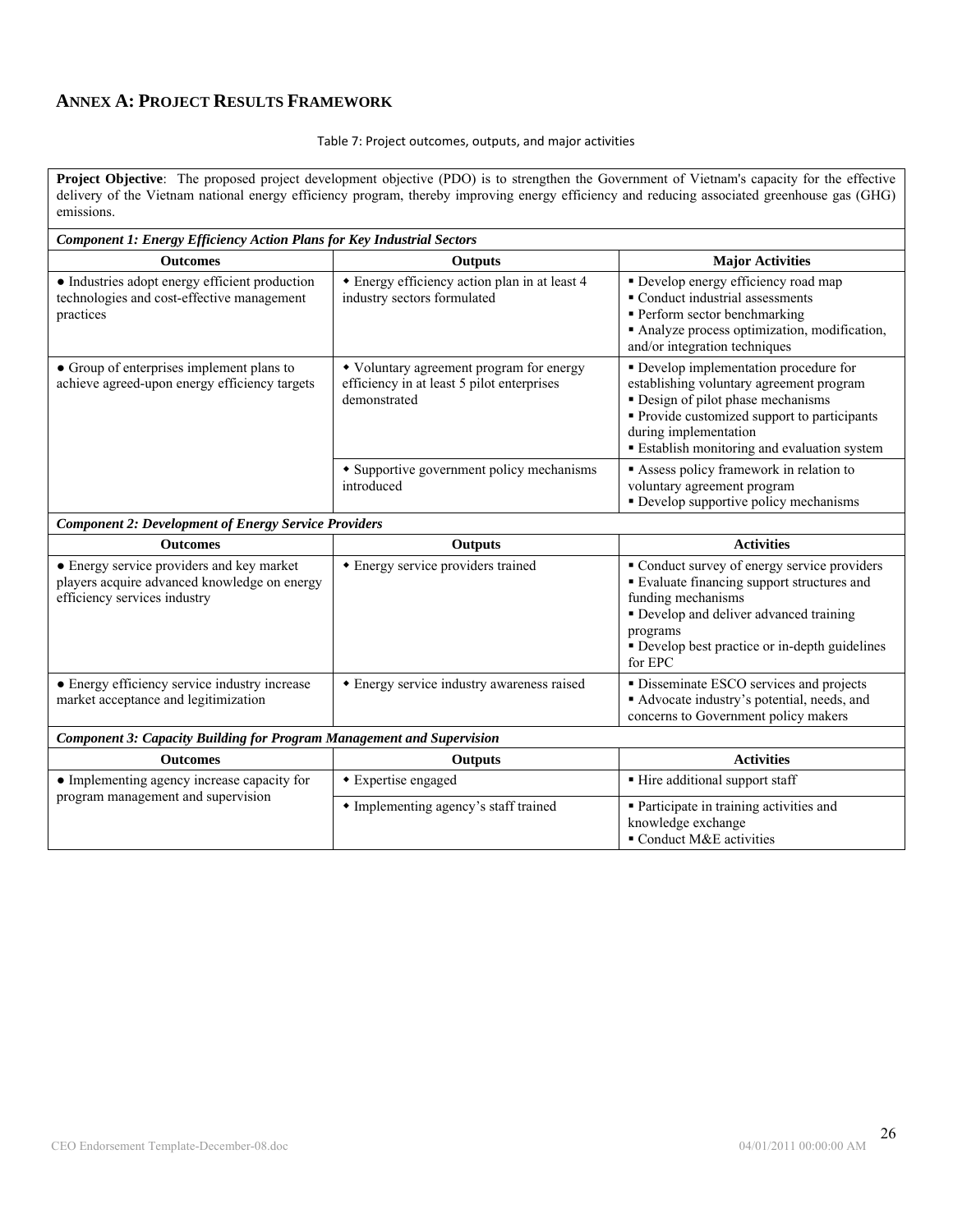| <b>PDO Level Results Indicators</b>                                                                                                                                              | <b>Unit of</b>                           | <b>Cumulative Target Values*</b><br><b>Baseline</b> |            |                |                                   | Data Source / | <b>Responsibility for</b> |                  |                                   |                        |
|----------------------------------------------------------------------------------------------------------------------------------------------------------------------------------|------------------------------------------|-----------------------------------------------------|------------|----------------|-----------------------------------|---------------|---------------------------|------------------|-----------------------------------|------------------------|
|                                                                                                                                                                                  | <b>Measure</b>                           |                                                     | <b>YR1</b> | <b>YR2</b>     | YR <sub>3</sub>                   | <b>YR4</b>    | <b>YR5</b>                | <b>Frequency</b> | Methodology                       | <b>Data Collection</b> |
| PDO LEVEL RESULTS                                                                                                                                                                |                                          |                                                     |            |                |                                   |               |                           |                  |                                   |                        |
| Energy efficiency action plans in key<br>industry sectors adopted and launched                                                                                                   | Action plan                              | $\theta$                                            |            |                |                                   | 2             |                           | Annual           | Project reports and/or<br>surveys | <b>MOIT's PMU</b>      |
| Voluntary program for energy efficiency in<br>pilot enterprises established                                                                                                      | Number of pilot<br>enterprises           | $\theta$                                            |            |                | $\overline{2}$                    | 5             |                           | Annual           | Project reports and/or<br>surveys | <b>MOIT's PMU</b>      |
| Energy service providers trained on and<br>applied advanced energy efficiency<br>concepts                                                                                        | Number of<br>energy service<br>providers | $\Omega$                                            |            |                | 5                                 | 10            | 15                        | Annual           | Project reports and/or<br>surveys | <b>MOIT's PMU</b>      |
|                                                                                                                                                                                  |                                          |                                                     |            |                | <b>INTERMEDIATE LEVEL RESULTS</b> |               |                           |                  |                                   |                        |
| Assessment of energy efficiency situation<br>and potential in key industry sectors<br>accomplished                                                                               | Report                                   | $\mathbf{0}$                                        |            | 2              |                                   |               |                           | Annual           | Project reports                   | <b>MOIT's PMU</b>      |
| Target-setting methodology and mechanism<br>of voluntary agreement developed                                                                                                     | Report                                   | $\theta$                                            |            |                |                                   |               |                           | Annual           | Project reports                   | <b>MOIT's PMU</b>      |
| Survey of energy service providers,<br>evaluation of funding mechanisms, and<br>development training program and in-depth<br>guidelines for energy service industry<br>completed | Report                                   | $\mathbf{0}$                                        |            | $\overline{c}$ | $\overline{4}$                    |               |                           | Annual           | Project reports                   | <b>MOIT's PMU</b>      |
|                                                                                                                                                                                  | <b>GEO LEVEL RESULTS</b>                 |                                                     |            |                |                                   |               |                           |                  |                                   |                        |
| Energy savings achieved                                                                                                                                                          | thousand toe                             | $\theta$                                            |            |                | 90.1                              | 234.2         | 360.4                     | Annual           | Project reports and/or<br>surveys | <b>MOIT's PMU</b>      |
| $CO2$ emission reductions associated with<br>energy savings achieved                                                                                                             | thousand $tCO2$                          | $\overline{0}$                                      |            |                | 313.5                             | 815.0         | 1,253.9                   | Annual           | Project reports and/or<br>surveys | <b>MOIT's PMU</b>      |

#### Table 8: PDO level results indicators and framework

**\*Cumulative target values should be entered for the years data will be available, not necessarily annually; 10-year life cycle is used to estimate energy savings and CO2 emission reductions.**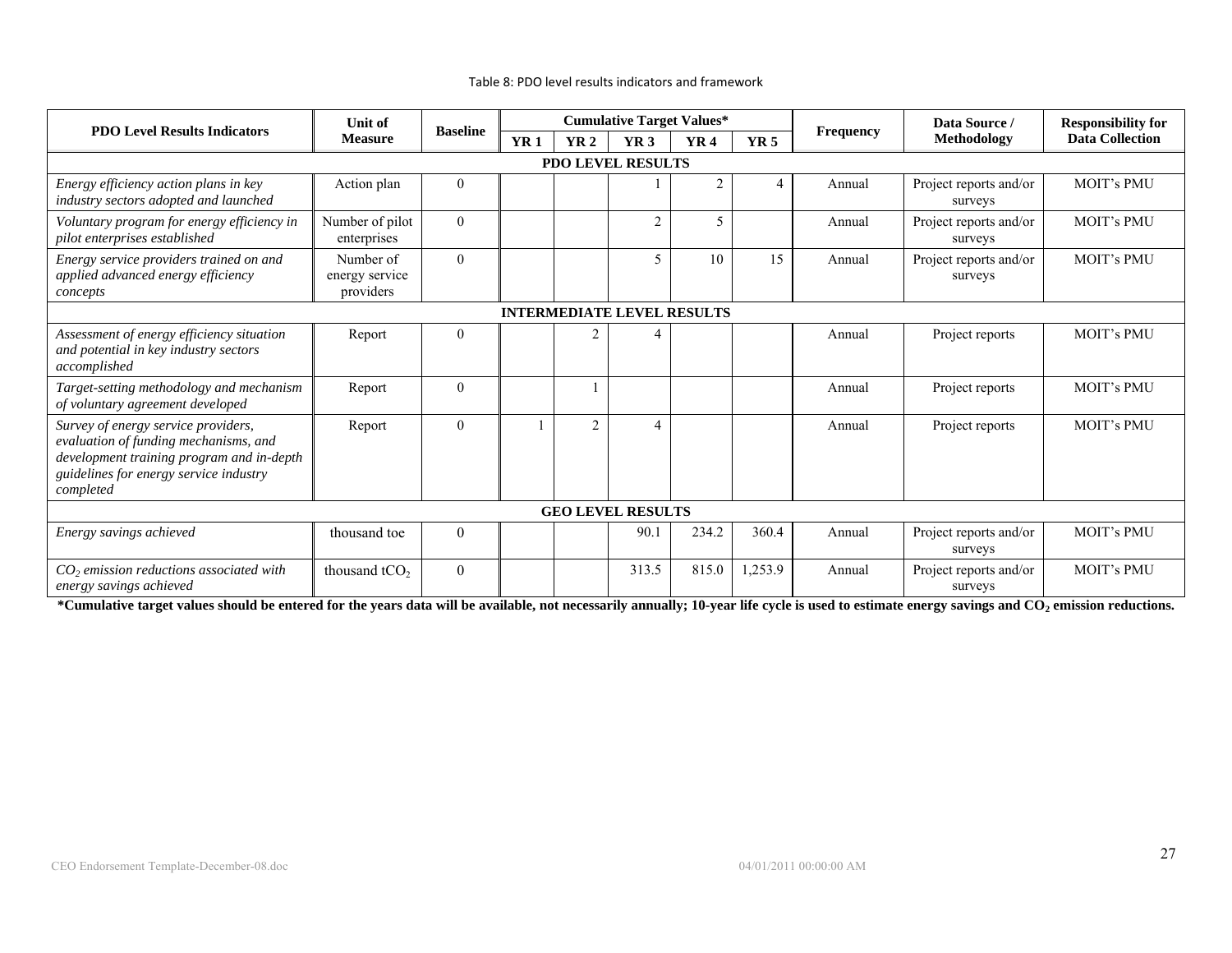- **ANNEX B: RESPONSES TO PROJECT REVIEWS** (from GEF Secretariat and GEF Agencies, and Responses to Comments from Council at work program inclusion and the Convention Secretariat and STAP at PIF)
	- 1. Comments: The economic or engineering rationale for combining the industries, residential buildings and commercial buildings needs to be addressed in the project document. Further there is a need for scientific rationale for inclusion of appliances or exclusion of other EE options.

*Responses: In the original PIF components, the rationale for combining industries, residential, and commercial buildings presented a coherent package of energy efficiency intervention, since the GEF project was intended to be blended with an IDA/IFC financing program. At the time of PIF preparation, the residential sector accounted for about 39 percent of total electricity consumption, thus making it a key target area for energy conservation. However, as explained in Part IV, the blended GEF/IDA/IFC financing did not materialize. The GEF project had to be adjusted to focus the limited funding on industries only, and better align it to the current priority energy efficiency priorities of the government.* 

2. Comments: Scientific analysis of barriers to promotion of EE technologies and practices is necessary. Barriers are likely to vary with industries, residential and commercial building sectors.

*Responses: Since the proposed project is now focused solely on industries, the barriers presented now are industry-specific. As confirmed through stakeholder consultations, access to financing in not the only barrier to implementation of energy efficiency projects. Many industries in Vietnam are reluctant to invest in energy efficiency due to lack of awareness on potential energy efficiency measures and opportunities, lack of in-depth technical expertise with regard to process optimization technologies, and lack of supportive policies from the government to encourage energy efficient practices.* 

3. Comments: Quantitative baseline and incremental reasoning of project interventions is missing and should be provided at the CEO endorsement phase. Clean production approach of WB investments is not explained. Co-benefits of investments in environmentally sound technologies for release of chemicals have to be described.

*Responses: For quantitative baseline and incremental reasoning of project interventions, please refer to Part II (Project Justification – B. Describe the consistency of the project with national and/or regional priorities/plans – Discuss the value-added of GEF involvement in the project demonstrated through incremental reasoning; Explain how cost-effectiveness is reflected in the project design). The concept of "clean production" is associated with energy efficiency action plans, which would also ensure compliance to all applicable Vietnamese air and water pollution standards or any other relevant environmental regulations. Reducing energy consumption through improved energy efficiency reduces both GHG emissions and environmental pollutants such as NOx, SOx, CO2, fine particles, and mercury emissions. Energy efficiency improvements can perhaps yield the greatest contribution over the medium term in Vietnam's case to mitigating the growth of CO<sub>2</sub> emissions, which contribute to global warming. Energy efficient and environmentally friendly technology choices that are compatible with tight emission standards also help block wasteful, backward, and highly polluting technologies. Air pollution from energy use carries a range of socioeconomic costs, including public health concerns that can manifest themselves as respiratory illnesses and premature death. Energy efficiency improvements are one of the main mitigation tools. In addition, shifts of technology that provide energy-efficiency gains often also provide other environmental co-benefits, increasing the overall value of such shifts, especially over the medium and longer term.*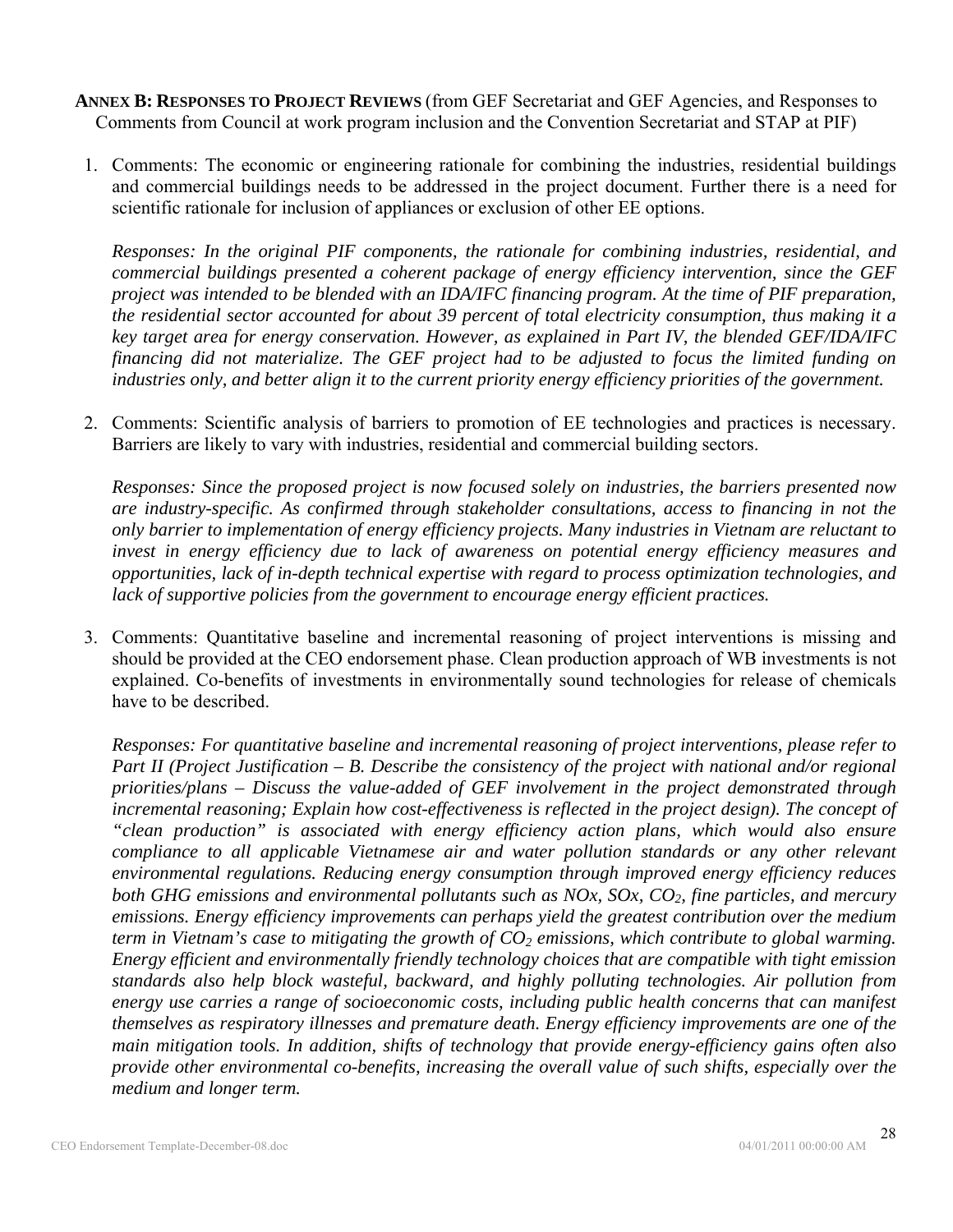4. Comments: What criteria will be used in supporting EE production technologies? Among EE technologies with the highest cost-effectiveness and mitigation potential in the industrial sector such as energy efficient electric motor driven systems and advanced small-scale combined heat and power (CHP) including fuel cells and Stirling engines. STAP recommends consideration of such systems as a part of Component 1.

*Responses: The selection criteria in supporting production technologies will be part of the industry sector assessments in Component 1—focusing on "priority" energy efficient technologies that are proven, cost-effective and mature, and offering the largest potential for energy efficiency. The priority technologies can be further classified into industry-specific or cross-cutting, which can be used in any industry. Screening criteria or procedure can be applied to further assess, short-list, and characterize the technologies with respect to the three factors such as energy efficiency, economics, and environmental performance. Sub-criteria may be used in technology prioritization such as size of target market, ease of application, urgency of need, etc.* 

5. Comments: Assessment of component versus systems approach for EE is necessary for such a large scale intervention.

*Responses: The "component approach" is explained in Part II (Project Justification – A. State the issue, how the project seeks to address it, and the expected global environmental benefits to be delivered), which describes the project components; the "systems approach" is explained in Part II (Project Justification – B. Describe the consistency of the project with national and/or regional priorities/plans – Outline of coordination with other related activities), which illustrates further the coordination of the proposed GEF project with other donor-related activities and the climate change DPO.* 

6. Comments: Financial analysis of incremental investments on EE systems and implications for profitability of industries is necessary.

*Responses: The best estimate of energy savings and GHG reductions are presented in Part II (Project Justification – B. Describe the consistency of the project with national and/or regional priorities/plans – Explain how cost-effectiveness is reflected in the project design). At this stage, the energy savings and GHG reductions can be only associated to the estimated investments in energy efficiency arising out of the pilot projects. During project implementation, more detailed bottom-up models will be constructed based on savings from specific types of energy efficiency measures arising out of the pilot voluntary agreements and sectoral action plans, and engineering formulas or algorithms will be used to estimate reductions in energy usage (ex-ante and ex-post evaluation). Likewise at this time, the financial analysis of investments on EE systems can be demonstrated only through previous experiences in similar industrial energy efficiency projects (as previously shown in Table 4).*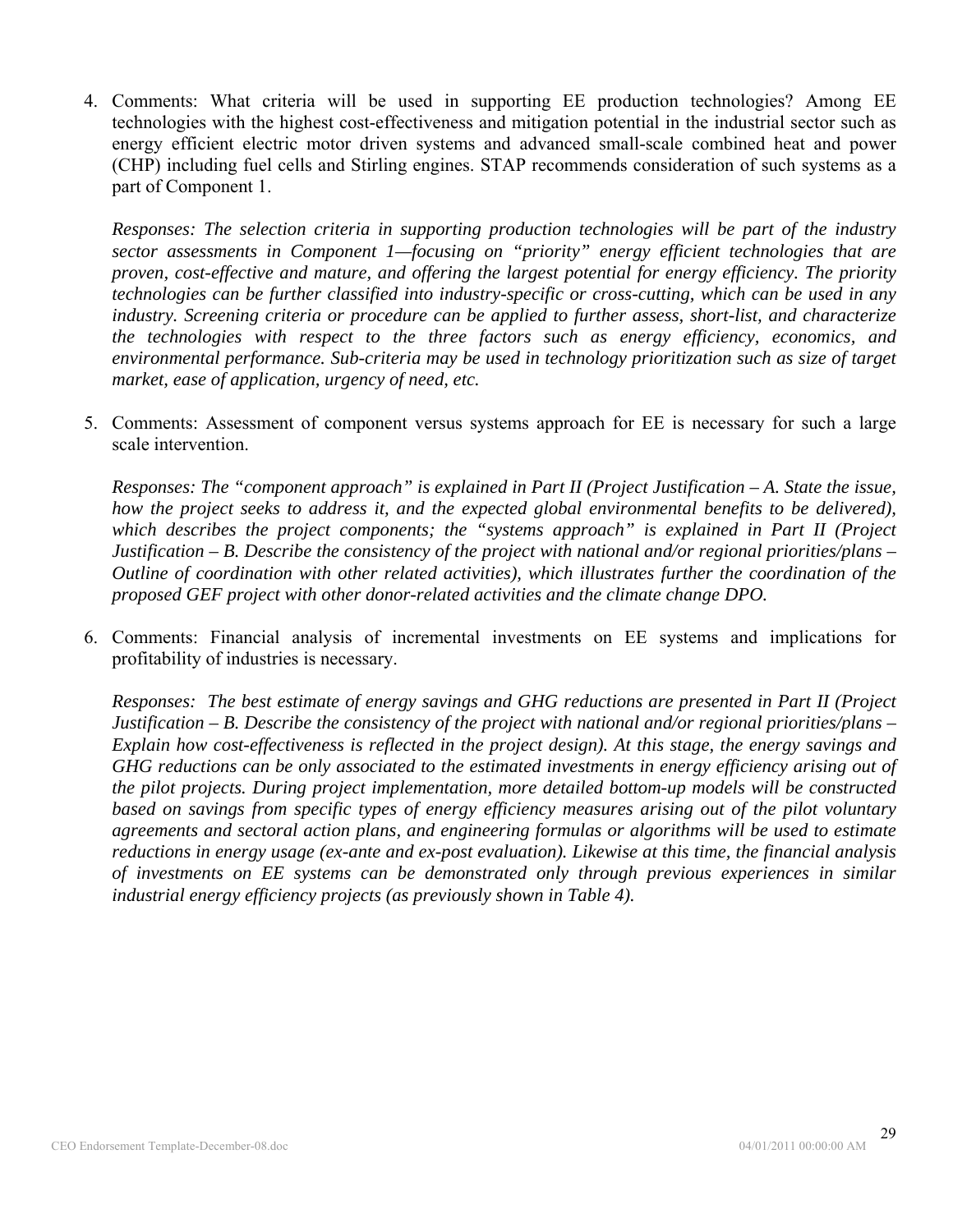#### **ANNEX C: CONSULTANTS TO BE HIRED FOR THE PROJECT USING GEF RESOURCES**

| <b>Position Titles</b>                               | $\frac{1}{2}$<br>person week* | <b>Estimated person</b><br>weeks** | Tasks to be performed                                                                                                          |
|------------------------------------------------------|-------------------------------|------------------------------------|--------------------------------------------------------------------------------------------------------------------------------|
| <b>For Project Management</b>                        |                               |                                    |                                                                                                                                |
| Local                                                |                               |                                    |                                                                                                                                |
| • Financial management and<br>procurement specialist | \$300                         | 33.3                               | Provision of support to PMO in financial<br>management and procurement                                                         |
| • Project management specialist                      | \$250                         | 200.0                              | Provision of support to PMO in project<br>management                                                                           |
| • Program assistant                                  | \$200                         | 200.0                              | Provision of support to PMO in project<br>administration                                                                       |
| $\bullet$ M&E specialist                             | \$300                         | 133.3                              | Provision of support to PMO in M&E<br>activities                                                                               |
| experience exchange.                                 |                               |                                    | Justification for Travel, if any: Travel will be required for local site visits and field investigations, and/or international |
| <b>For Technical Assistance</b>                      |                               |                                    |                                                                                                                                |
| Local                                                |                               |                                    |                                                                                                                                |
| • Industry sector technical<br>specialists           | \$600                         | 311.8                              | Provision of support to GEF international<br>consultant(s) and consulting services for<br><b>VNEEP-II</b> parallel activities  |
| International                                        |                               |                                    |                                                                                                                                |
| · Industry sector technical<br>specialists           | \$3,000                       | 311.8                              | Formulation of energy efficiency action plan<br>for key industry sectors                                                       |
| • Voluntary agreement<br>specialist(s)               | \$2,800                       | 142.9                              | Development, implementation, and marketing<br>of voluntary agreement mechanism                                                 |
| • Strategic planning<br>specialist(s)                | \$2,800                       | 31.3                               | Coordination of strategic plans and supportive<br>policy mechanisms                                                            |
| $\bullet$ M&E specialist(s)                          | \$2,800                       | 25.0                               | Development and implementation of M&E<br>activities                                                                            |
| $\bullet$ ESCO specialist(s)                         | \$3,000                       | 163.3                              | Development of energy service providers                                                                                        |

Justification for Travel, if any: Travel will be required for local site visits and field investigations, and/or international experience exchange.

Justification for consultants: The energy efficiency action plans and development of energy service providers are the selected mechanisms of the MOIT to support the VNEEP-II. The activities in these project components are highly technical requiring services of consultants with specialized skills both locally and internationally. The local consultants will work in close cooperation with international consultants in the adoption of international best practices to local conditions. The industry sectors benefit from the acquisition and application of knowledge from action plans, training programs, best practice or in-depth guidelines, etc., which can spur prioritization of energy efficiency investments.

\* Provide dollar rate per person week. \*\* Total person weeks needed to carry out the tasks.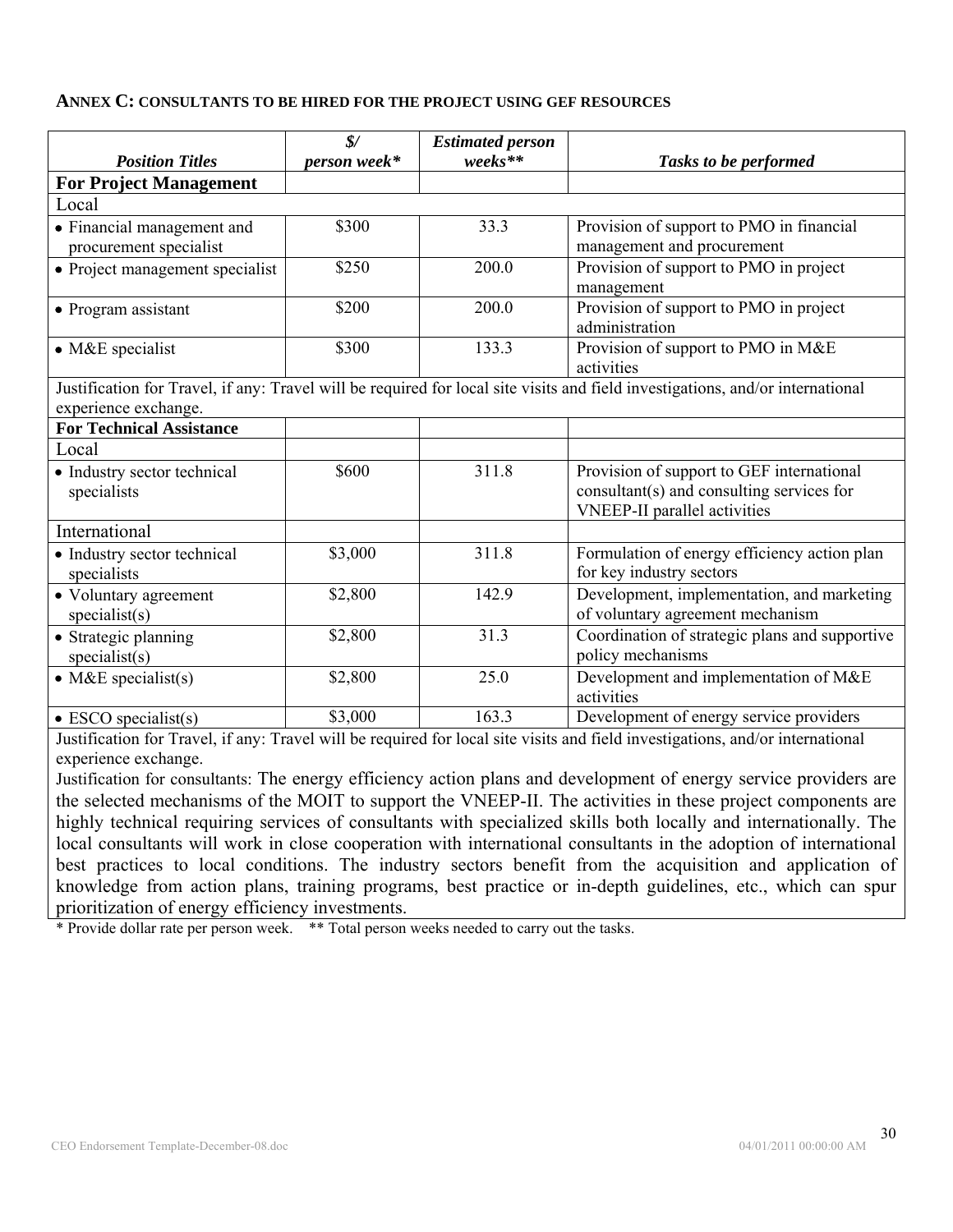# **ANNEX D: STATUS OF IMPLEMENTATION OF PROJECT PREPARATION ACTIVITIES AND THE USE OF FUNDS A. EXPLAIN IF THE PPG OBJECTIVE HAS BEEN ACHIEVED THROUGH THE PPG ACTIVITIES UNDERTAKEN.**

Not applicable

# **B. DESCRIBE FINDINGS THAT MIGHT AFFECT THE PROJECT DESIGN OR ANY CONCERNS ON PROJECT IMPLEMENTATION, IF ANY:**

Not applicable

## **C. PROVIDE DETAILED FUNDING AMOUNT OF THE PPG ACTIVITIES AND THEIR IMPLEMENTATION STATUS IN THE TABLE BELOW:**

| <b>Project Preparation</b><br><b>Activities Approved</b> | <i>Implementation</i><br><b>Status</b> | <b>Amount</b><br><i>Approved</i> | <b>Amount</b><br><b>Spent</b><br><b>Todate</b> | <b>Amount</b><br><b>Committed</b> | <b>Uncommitted</b><br>$A$ <i>mount</i> * | $Co-$<br><i>financing</i><br>$(\boldsymbol{\$})$ |
|----------------------------------------------------------|----------------------------------------|----------------------------------|------------------------------------------------|-----------------------------------|------------------------------------------|--------------------------------------------------|
| Not applicable                                           |                                        |                                  |                                                |                                   |                                          |                                                  |
| <b>Total</b>                                             |                                        |                                  |                                                |                                   |                                          |                                                  |

Any uncommitted amounts should be returned to the GEF Trust Fund. This is not a physical transfer of money, but achieved through reporting and netting out from disbursement request to Trustee. Please indicate expected date of refund transaction to Trustee.